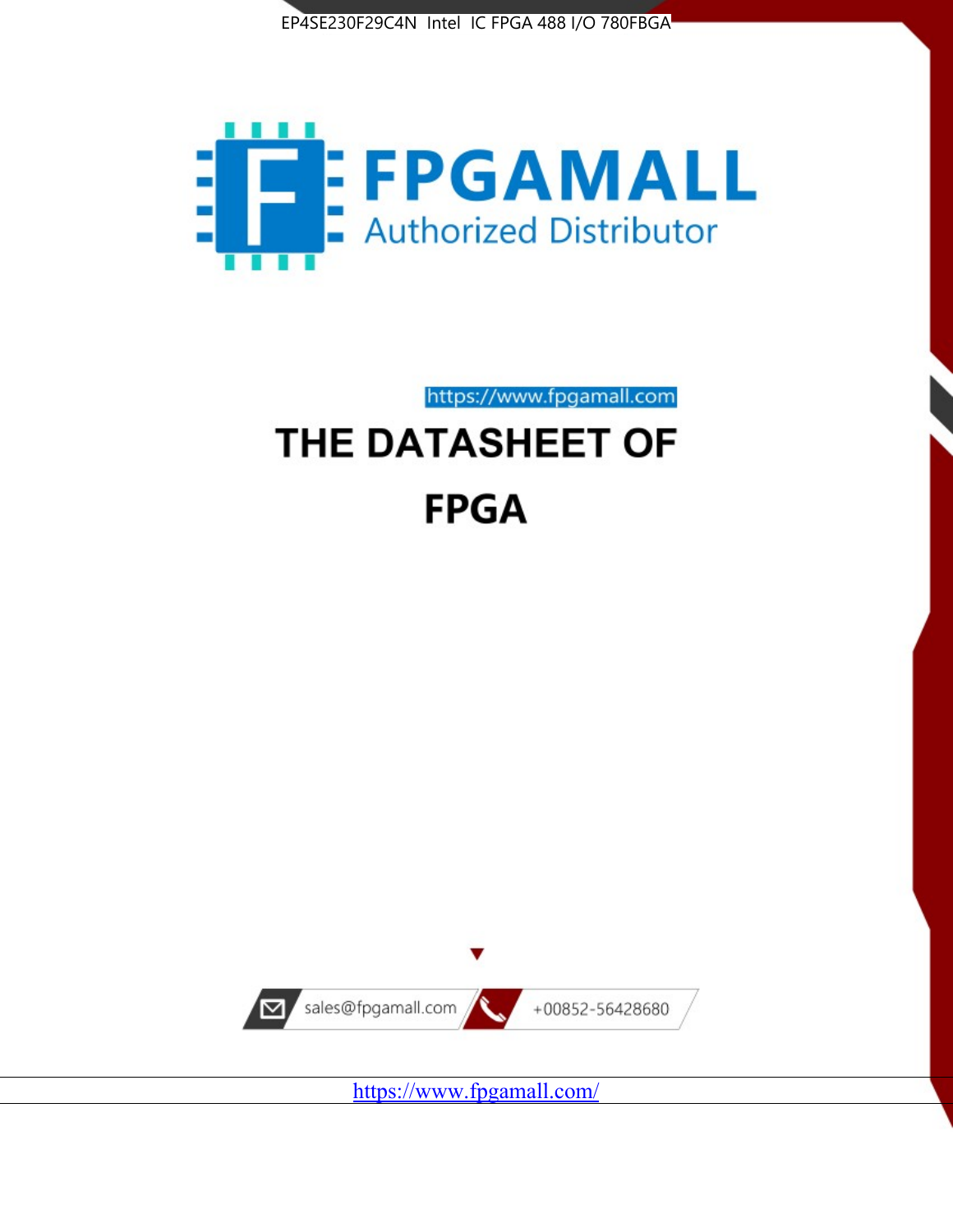EP4SE230F29C4N Intel IC FPGA 488 I/O 780FBGA



# **1. Overview for the Stratix IV Device Family**

**SIV51001-3.5**

Altera® Stratix® IV FPGAs deliver a breakthrough level of system bandwidth and power efficiency for high-end applications, allowing you to innovate without compromise. Stratix IV FPGAs are based on the Taiwan Semiconductor Manufacturing Company (TSMC) 40-nm process technology and surpass all other high-end FPGAs, with the highest logic density, most transceivers, and lowest power requirements.

The Stratix IV device family contains three optimized variants to meet different application requirements:

- Stratix IV E (Enhanced) FPGAs—up to 813,050 logic elements (LEs), 33,294 kilobits (Kb) RAM, and 1,288 18 x 18 bit multipliers
- Stratix IV GX transceiver FPGAs—up to 531,200 LEs, 27,376 Kb RAM, 1,288 18 x 18-bit multipliers, and 48 full-duplex clock data recovery (CDR)-based transceivers at up to 8.5 Gbps
- Stratix IV GT—up to 531,200 LEs, 27,376 Kb RAM, 1,288 18 x 18-bit multipliers, and 48 full-duplex CDR-based transceivers at up to 11.3 Gbps

The complete Altera high-end solution includes the lowest risk, lowest total cost path to volume using HardCopy® IV ASICs for all the family variants, a comprehensive portfolio of application solutions customized for end-markets, and the industry leading Quartus® II software to increase productivity and performance.

f For information about upcoming Stratix IV device features, refer to the *[Upcoming](http://www.altera.com/literature/hb/stratix-iv/uf01001.pdf?GSA_pos=2&WT.oss_r=1&WT.oss=upcoming)  [Stratix IV Device Features](http://www.altera.com/literature/hb/stratix-iv/uf01001.pdf?GSA_pos=2&WT.oss_r=1&WT.oss=upcoming)* document.

f For information about changes to the currently published *Stratix IV Device Handbook*, refer to the *[Addendum to the Stratix IV Device Handbook](http://www.altera.com/literature/hb/stratix-iv/stx4_siv54002.pdf)* chapter.

This chapter contains the following sections:

- "Feature Summary" on page 1–2
- "Architecture Features" on page 1–6
- "Integrated Software Platform" on page 1-19
- "Ordering Information" on page 1–19

@2016 Altera Corporation. All rights reserved. ALTERA, ARRIA, CYCLONE, HARDCOPY, MAX, MEGACORE, NIOS, QUARTUS and STRATIX words and logos are trademarks of Altera Corporation and registered in the U.S. Patent and Trademark



Stratix IV Device Handbook Volume 1 January 2016

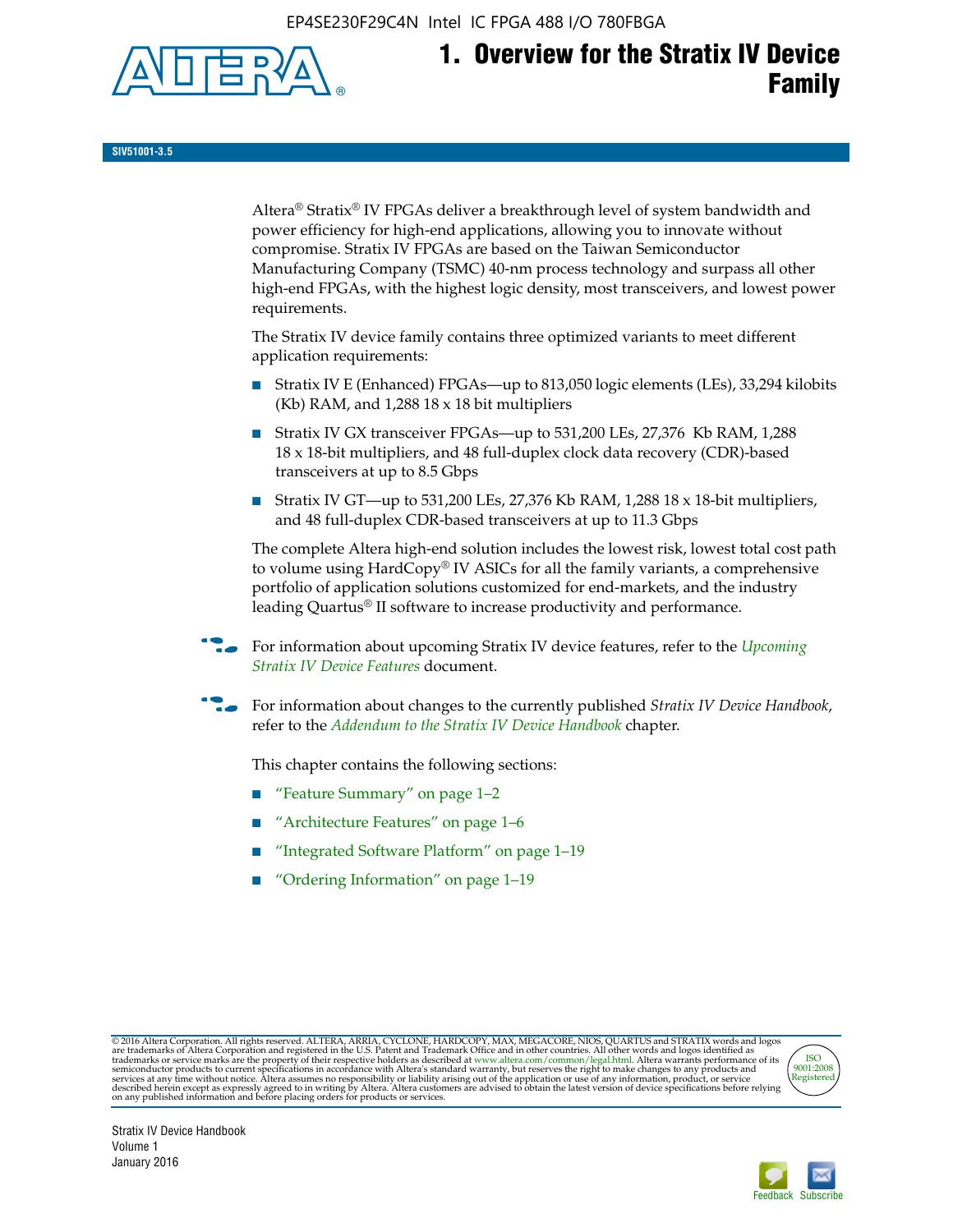# **Feature Summary**

The following list summarizes the Stratix IV device family features:

- Up to 48 full-duplex CDR-based transceivers in Stratix IV GX and GT devices supporting data rates up to 8.5 Gbps and 11.3 Gbps, respectively
- Dedicated circuitry to support physical layer functionality for popular serial protocols, such as PCI Express (PCIe) (PIPE) Gen1 and Gen2, Gbps Ethernet (GbE), Serial RapidIO, SONET/SDH, XAUI/HiGig, (OIF) CEI-6G, SD/HD/3G-SDI, Fibre Channel, SFI-5, and Interlaken
- Complete PCIe protocol solution with embedded PCIe hard IP blocks that implement PHY-MAC layer, Data Link layer, and Transaction layer functionality

**For more information, refer to the** *[IP Compiler for PCI Express User Guide](http://www.altera.com/literature/ug/ug_pci_express.pdf)***.** 

- Programmable transmitter pre-emphasis and receiver equalization circuitry to compensate for frequency-dependent losses in the physical medium
- Typical physical medium attachment (PMA) power consumption of 100 mW at 3.125 Gbps and 135 mW at 6.375 Gbps per channel
- 72,600 to 813,050 equivalent LEs per device
- 7,370 to 33,294 Kb of enhanced TriMatrix memory consisting of three RAM block sizes to implement true dual-port memory and FIFO buffers
- High-speed digital signal processing (DSP) blocks configurable as 9 x 9-bit,  $12 \times 12$ -bit,  $18 \times 18$ -bit, and  $36 \times 36$ -bit full-precision multipliers at up to 600 MHz
- Up to 16 global clocks (GCLK), 88 regional clocks (RCLK), and 132 periphery clocks (PCLK) per device
- Programmable power technology that minimizes power while maximizing device performance
- Up to 1,120 user I/O pins arranged in 24 modular I/O banks that support a wide range of single-ended and differential I/O standards
- Support for high-speed external memory interfaces including DDR, DDR2, DDR3 SDRAM, RLDRAM II, QDR II, and QDR II+ SRAM on up to 24 modular I/O banks
- High-speed LVDS I/O support with serializer/deserializer (SERDES), dynamic phase alignment (DPA), and soft-CDR circuitry at data rates up to 1.6 Gbps
- Support for source-synchronous bus standards, including SGMII, GbE, SPI-4 Phase 2 (POS-PHY Level 4), SFI-4.1, XSBI, UTOPIA IV, NPSI, and CSIX-L1
- Pinouts for Stratix IV E devices designed to allow migration of designs from Stratix III to Stratix IV E with minimal PCB impact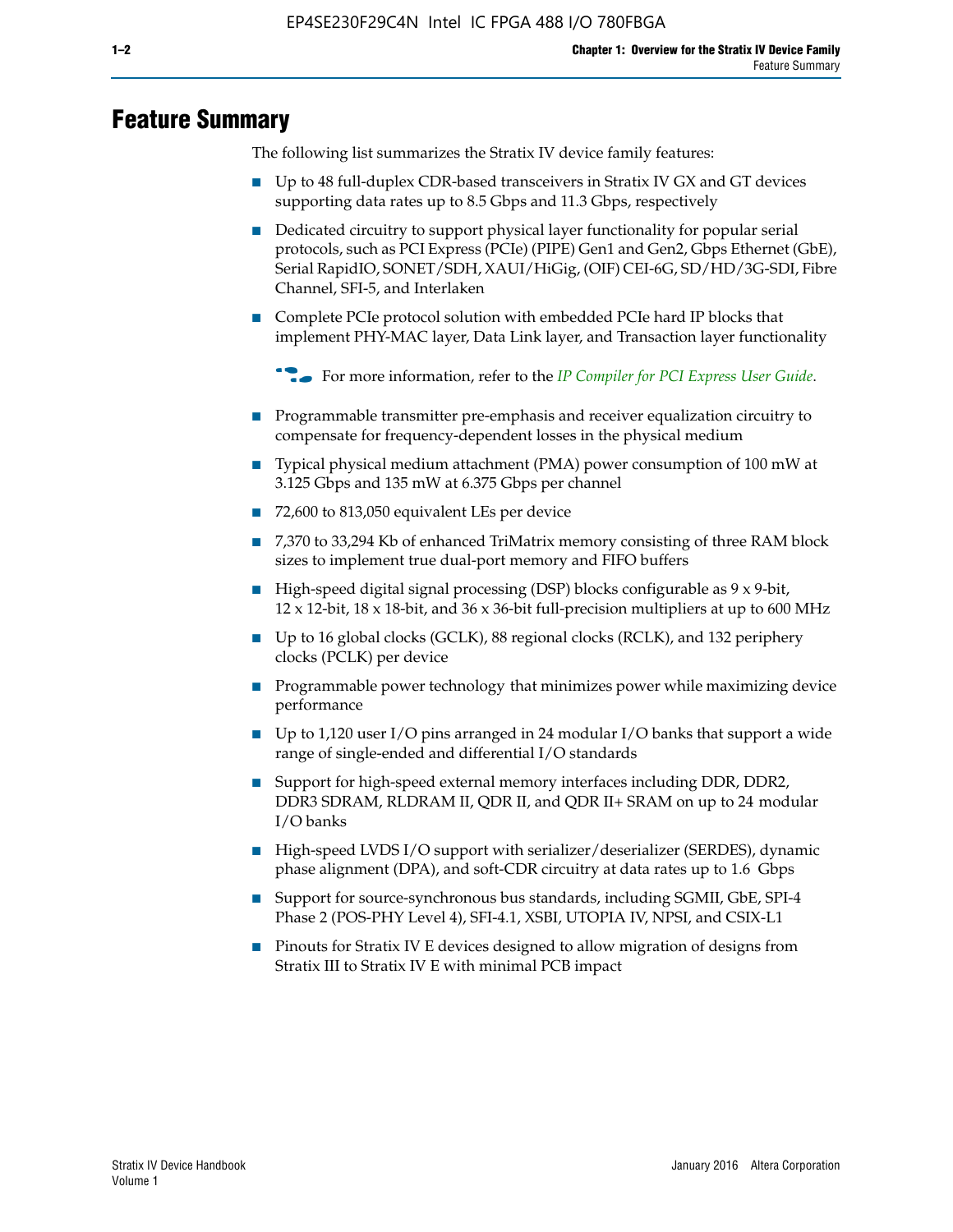# **Stratix IV GX Devices**

Stratix IV GX devices provide up to 48 full-duplex CDR-based transceiver channels per device:

- Thirty-two out of the 48 transceiver channels have dedicated physical coding sublayer (PCS) and physical medium attachment (PMA) circuitry and support data rates between 600 Mbps and 8.5 Gbps
- The remaining 16 transceiver channels have dedicated PMA-only circuitry and support data rates between 600 Mbps and 6.5 Gbps
- **1 The actual number of transceiver channels per device varies with device selection. For** more information about the exact transceiver count in each device, refer to Table 1–1 on page 1–11.
- 1 For more information about transceiver architecture, refer to the *[Transceiver](http://www.altera.com/literature/hb/stratix-iv/stx4_siv52001.pdf)  [Architecture in Stratix IV Devices](http://www.altera.com/literature/hb/stratix-iv/stx4_siv52001.pdf)* chapter.

Figure 1–1 shows a high-level Stratix IV GX chip view.

#### **Figure 1–1. Stratix IV GX Chip View** *(1)*



#### **Note to Figure 1–1:**

(1) Resource counts vary with device selection, package selection, or both.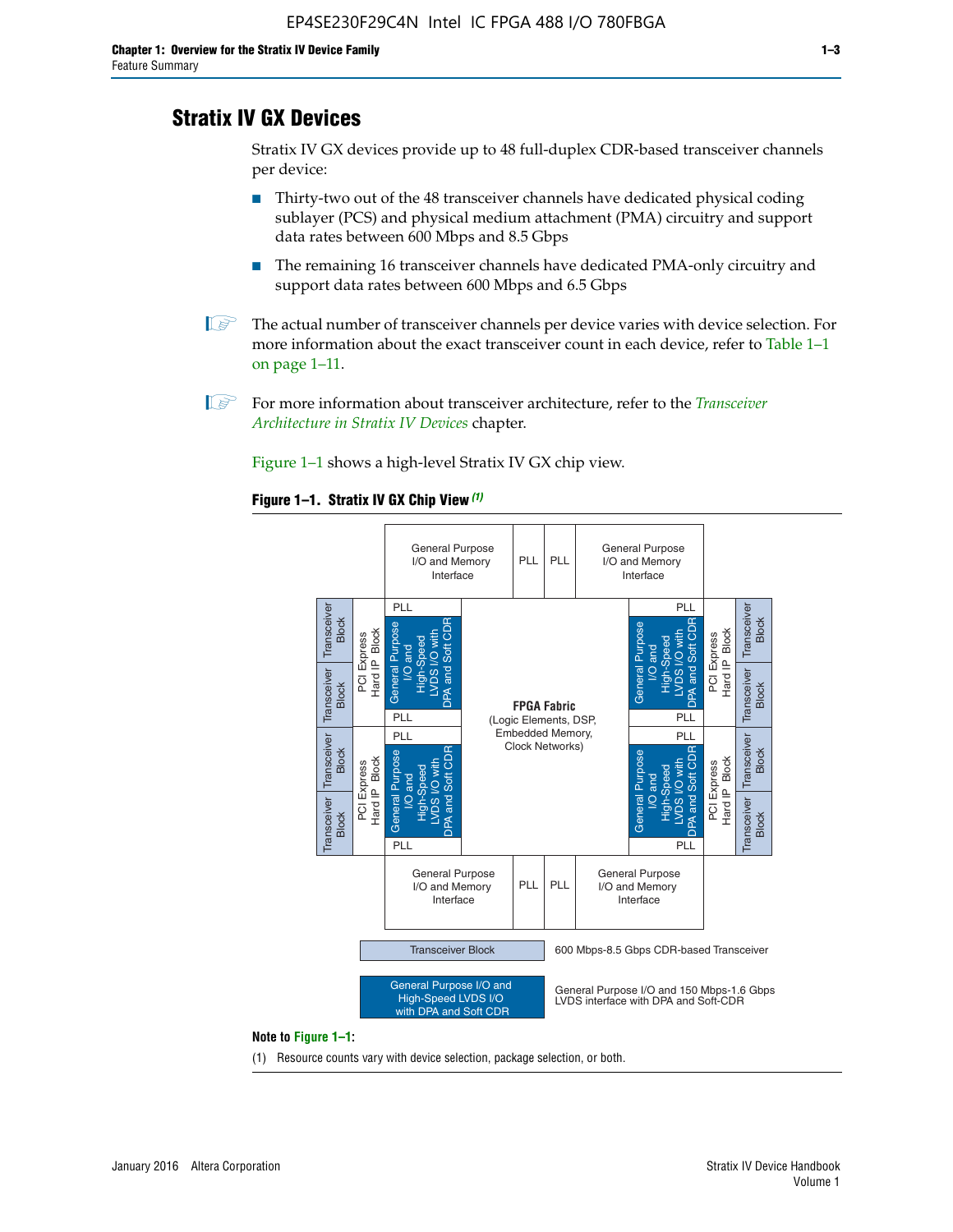# **Stratix IV E Device**

Stratix IV E devices provide an excellent solution for applications that do not require high-speed CDR-based transceivers, but are logic, user I/O, or memory intensive.

Figure 1–2 shows a high-level Stratix IV E chip view.





#### **Note to Figure 1–2:**

(1) Resource counts vary with device selection, package selection, or both.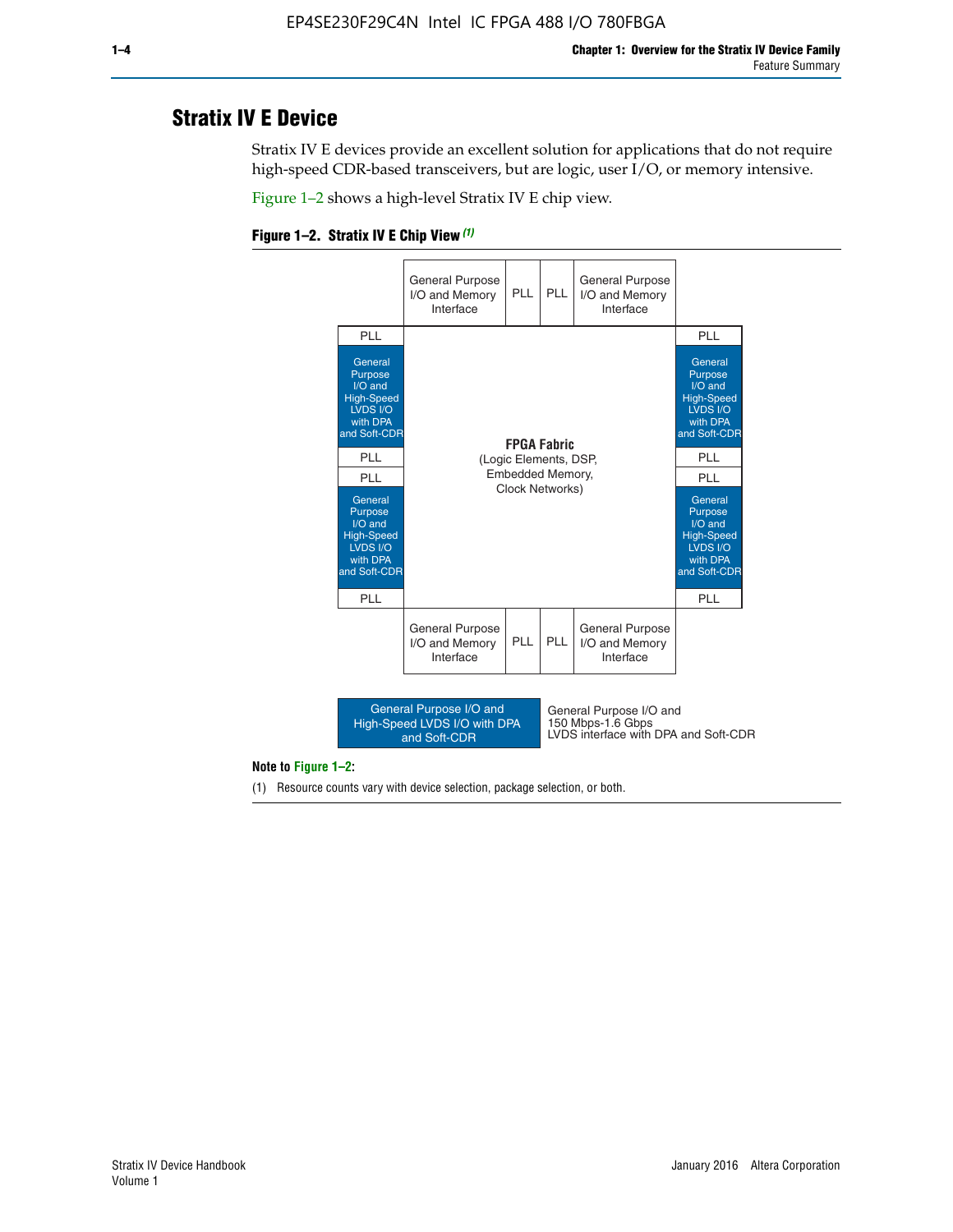# **Stratix IV GT Devices**

Stratix IV GT devices provide up to 48 CDR-based transceiver channels per device:

- Thirty-two out of the 48 transceiver channels have dedicated PCS and PMA circuitry and support data rates between 600 Mbps and 11.3 Gbps
- The remaining 16 transceiver channels have dedicated PMA-only circuitry and support data rates between 600 Mbps and 6.5 Gbps
- **1** The actual number of transceiver channels per device varies with device selection. For more information about the exact transceiver count in each device, refer to Table 1–7 on page 1–16.
- $\mathbb{I}$  For more information about Stratix IV GT devices and transceiver architecture, refer to the *[Transceiver Architecture in Stratix IV Devices](http://www.altera.com/literature/hb/stratix-iv/stx4_siv52001.pdf)* chapter.

Figure 1–3 shows a high-level Stratix IV GT chip view.

#### **Figure 1–3. Stratix IV GT Chip View** *(1)*



(1) Resource counts vary with device selection, package selection, or both.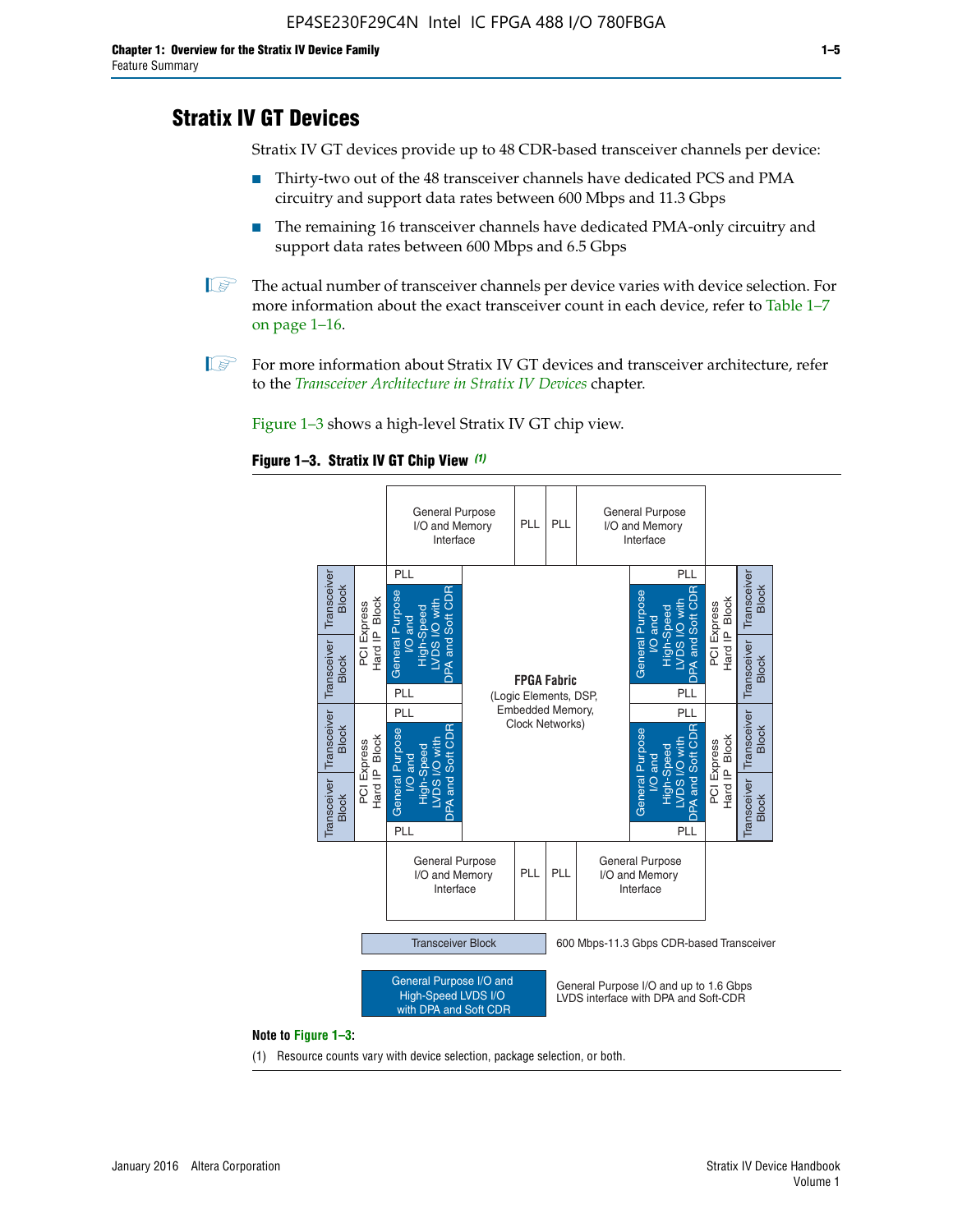# **Architecture Features**

The Stratix IV device family features are divided into high-speed transceiver features and FPGA fabric and I/O features.

 $\mathbb{I}$  The high-speed transceiver features apply only to Stratix IV GX and Stratix IV GT devices.

# **High-Speed Transceiver Features**

The following sections describe high-speed transceiver features for Stratix IV GX and GT devices.

## **Highest Aggregate Data Bandwidth**

Up to 48 full-duplex transceiver channels supporting data rates up to 8.5 Gbps in Stratix IV GX devices and up to 11.3 Gbps in Stratix IV GT devices.

# **Wide Range of Protocol Support**

Physical layer support for the following serial protocols:

- Stratix IV GX—PCIe Gen1 and Gen2, GbE, Serial RapidIO, SONET/SDH, XAUI/HiGig, (OIF) CEI-6G, SD/HD/3G-SDI, Fibre Channel, SFI-5, GPON, SAS/SATA, HyperTransport 1.0 and 3.0, and Interlaken
- Stratix IV GT—40G/100G Ethernet, SFI-S, Interlaken, SFI-5.1, Serial RapidIO, SONET/SDH, XAUI/HiGig, (OIF) CEI-6G, 3G-SDI, and Fibre Channel
- Extremely flexible and easy-to-configure transceiver data path to implement proprietary protocols
- PCIe Support
	- Complete PCIe Gen1 and Gen2 protocol stack solution compliant to PCI Express base specification 2.0 that includes PHY-MAC, Data Link, and transaction layer circuitry embedded in PCI Express hard IP blocks
	- **For more information, refer to the [PCI Express Compiler User Guide](http://www.altera.com/literature/ug/ug_pci_express.pdf).**
	- Root complex and end-point applications
	- $x1, x4,$  and  $x8$  lane configurations
	- PIPE 2.0-compliant interface
	- Embedded circuitry to switch between Gen1 and Gen2 data rates
	- Built-in circuitry for electrical idle generation and detection, receiver detect, power state transitions, lane reversal, and polarity inversion
	- 8B/10B encoder and decoder, receiver synchronization state machine, and ± 300 parts per million (ppm) clock compensation circuitry
	- Transaction layer support for up to two virtual channels (VCs)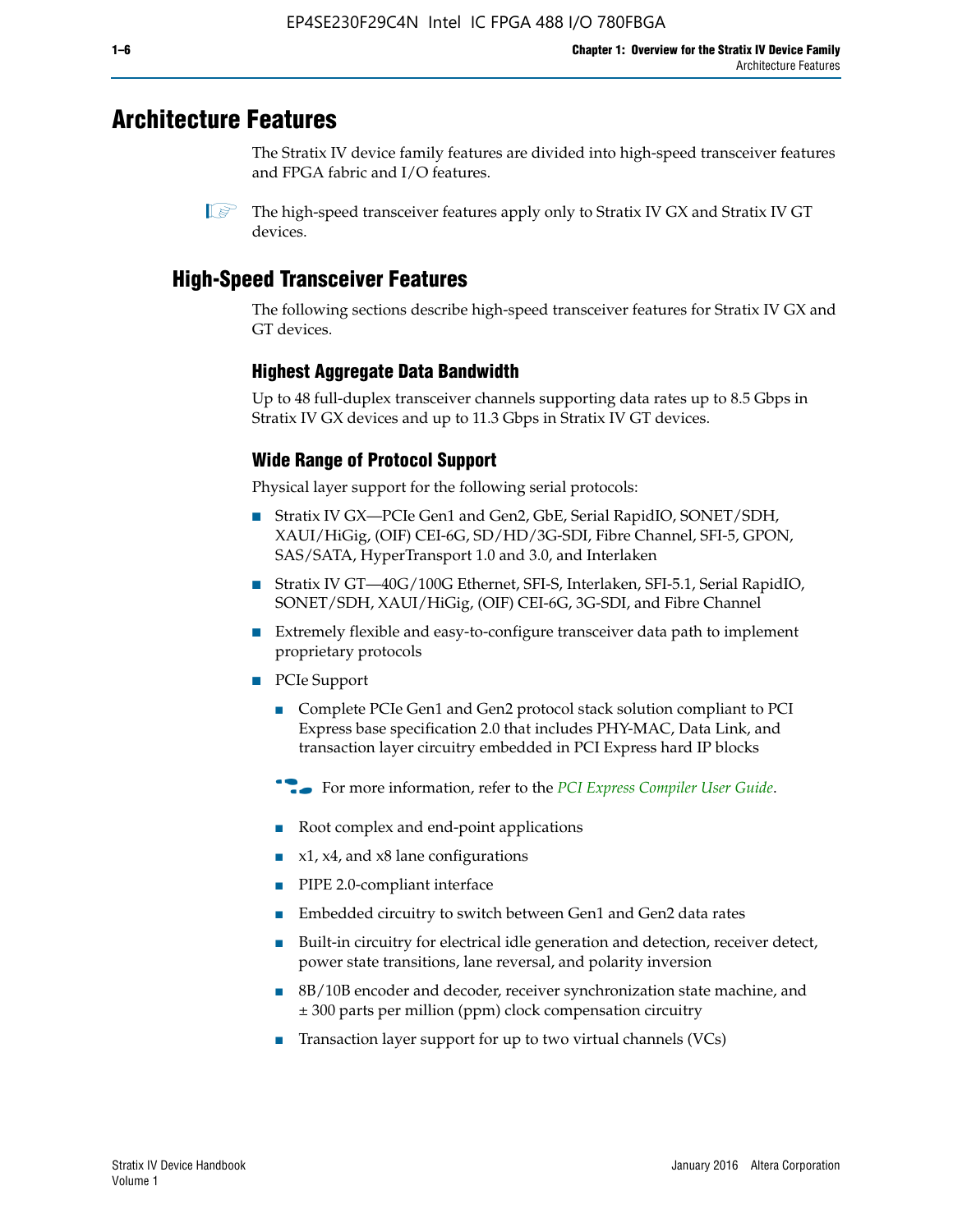- XAUI/HiGig Support
	- Compliant to IEEE802.3ae specification
	- **■** Embedded state machine circuitry to convert XGMII idle code groups  $(|11|)$ to and from idle ordered sets  $(|A|, |K|, |R|)$  at the transmitter and receiver, respectively
	- 8B/10B encoder and decoder, receiver synchronization state machine, lane deskew, and  $\pm 100$  ppm clock compensation circuitry
- GbE Support
	- Compliant to IEEE802.3-2005 specification
	- Automatic idle ordered set  $(111/112/1)$  generation at the transmitter, depending on the current running disparity
	- 8B/10B encoder and decoder, receiver synchronization state machine, and ± 100 ppm clock compensation circuitry
- Support for other protocol features such as MSB-to-LSB transmission in SONET/SDH configuration and spread-spectrum clocking in PCIe configurations

#### **Diagnostic Features**

- Serial loopback from the transmitter serializer to the receiver CDR for transceiver PCS and PMA diagnostics
- Reverse serial loopback pre- and post-CDR to transmitter buffer for physical link diagnostics
- Loopback master and slave capability in PCI Express hard IP blocks
- **For more information, refer to the** *[PCI Express Compiler User Guide](http://www.altera.com/literature/ug/ug_pci_express.pdf)***.**

#### **Signal Integrity**

Stratix IV devices simplify the challenge of signal integrity through a number of chip, package, and board-level enhancements to enable efficient high-speed data transfer into and out of the device. These enhancements include:

- Programmable 3-tap transmitter pre-emphasis with up to 8,192 pre-emphasis levels to compensate for pre-cursor and post-cursor inter-symbol interference (ISI)
- Up to 900% boost capability on the first pre-emphasis post-tap
- User-controlled and adaptive 4-stage receiver equalization with up to 16 dB of high-frequency gain
- On-die power supply regulators for transmitter and receiver phase-locked loop (PLL) charge pump and voltage controlled oscillator (VCO) for superior noise immunity
- On-package and on-chip power supply decoupling to satisfy transient current requirements at higher frequencies, thereby reducing the need for on-board decoupling capacitors
- Calibration circuitry for transmitter and receiver on-chip termination (OCT) resistors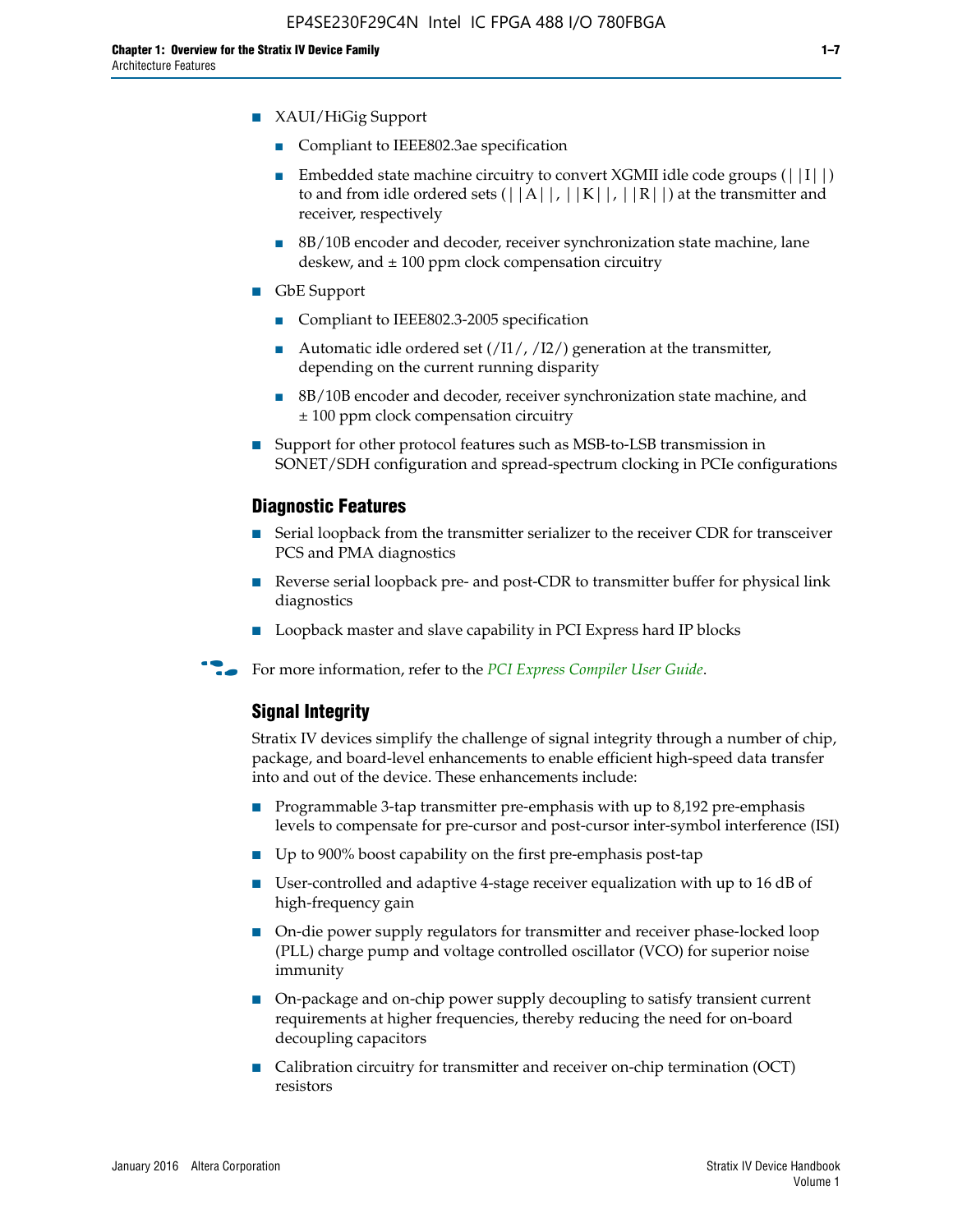# **FPGA Fabric and I/O Features**

The following sections describe the Stratix IV FPGA fabric and I/O features.

## **Device Core Features**

- Up to 531,200 LEs in Stratix IV GX and GT devices and up to 813,050 LEs in Stratix IV E devices, efficiently packed in unique and innovative adaptive logic modules (ALMs)
- Ten ALMs per logic array block (LAB) deliver faster performance, improved logic utilization, and optimized routing
- Programmable power technology, including a variety of process, circuit, and architecture optimizations and innovations
- Programmable power technology available to select power-driven compilation options for reduced static power consumption

## **Embedded Memory**

- TriMatrix embedded memory architecture provides three different memory block sizes to efficiently address the needs of diversified FPGA designs:
	- 640-bit MLAB
	- 9-Kb M9K
	- 144-Kb M144K
- Up to 33,294 Kb of embedded memory operating at up to 600 MHz
- Each memory block is independently configurable to be a single- or dual-port RAM, FIFO, ROM, or shift register

# **Digital Signal Processing (DSP) Blocks**

- Flexible DSP blocks configurable as  $9 \times 9$ -bit,  $12 \times 12$ -bit,  $18 \times 18$ -bit, and  $36 \times 36$ -bit full-precision multipliers at up to 600 MHz with rounding and saturation capabilities
- Faster operation due to fully pipelined architecture and built-in addition, subtraction, and accumulation units to combine multiplication results
- Optimally designed to support advanced features such as adaptive filtering, barrel shifters, and finite and infinite impulse response (FIR and IIR) filters

#### **Clock Networks**

- Up to 16 global clocks and 88 regional clocks optimally routed to meet the maximum performance of 800 MHz
- Up to 112 and 132 periphery clocks in Stratix IV GX and Stratix IV E devices, respectively
- Up to 66 (16 GCLK + 22 RCLK + 28 PCLK) clock networks per device quadrant in Stratix IV GX and Stratix IV GT devices
- Up to 71 (16 GCLK + 22 RCLK + 33 PCLK) clock networks per device quadrant in Stratix IV E devices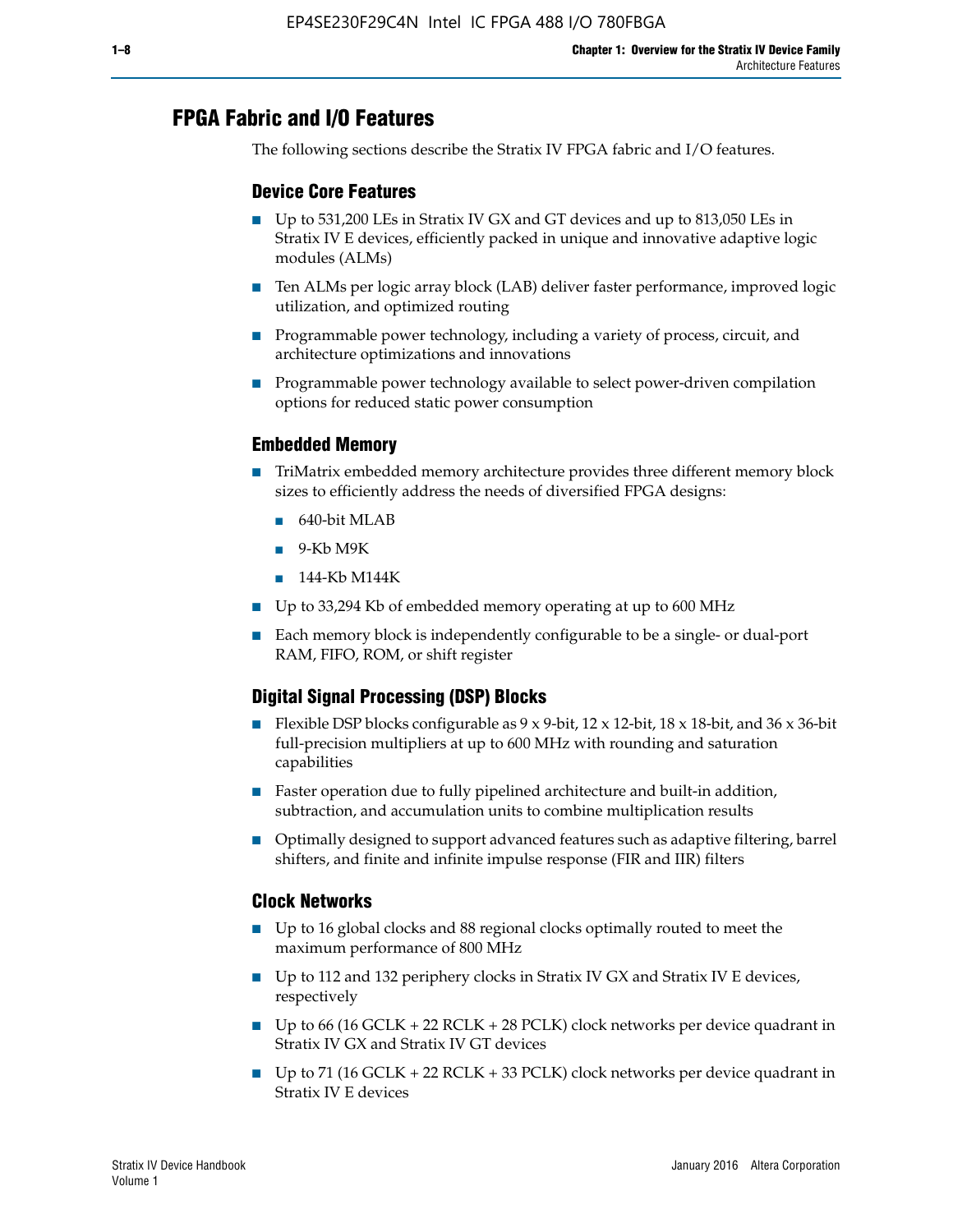# **PLLs**

- Three to 12 PLLs per device supporting spread-spectrum input tracking, programmable bandwidth, clock switchover, dynamic reconfiguration, and delay compensation
- On-chip PLL power supply regulators to minimize noise coupling

## **I/O Features**

- Sixteen to 24 modular I/O banks per device with 24 to 48 I/Os per bank designed and packaged for optimal simultaneous switching noise (SSN) performance and migration capability
- Support for a wide range of industry I/O standards, including single-ended (LVTTL/CMOS/PCI/PCIX), differential (LVDS/mini-LVDS/RSDS), voltage-referenced single-ended and differential (SSTL/HSTL Class I/II) I/O standards
- **O**n-chip series  $(R_S)$  and on-chip parallel  $(R_T)$  termination with auto-calibration for single-ended I/Os and on-chip differential  $(R_D)$  termination for differential I/Os
- Programmable output drive strength, slew rate control, bus hold, and weak pull-up capability for single-ended I/Os
- User I/O:GND: $V_{CC}$  ratio of 8:1:1 to reduce loop inductance in the package—PCB interface
- **■** Programmable transmitter differential output voltage ( $V_{OD}$ ) and pre-emphasis for high-speed LVDS I/O

## **High-Speed Differential I/O with DPA and Soft-CDR**

- Dedicated circuitry on the left and right sides of the device to support differential links at data rates from 150 Mbps to 1.6 Gbps
- Up to 98 differential SERDES in Stratix IV GX devices, up to 132 differential SERDES in Stratix IV E devices, and up to 47 differential SERDES in Stratix IV GT devices
- DPA circuitry at the receiver automatically compensates for channel-to-channel and channel-to-clock skew in source synchronous interfaces
- Soft-CDR circuitry at the receiver allows implementation of asynchronous serial interfaces with embedded clocks at up to 1.6 Gbps data rate (SGMII and GbE)

## **External Memory Interfaces**

- Support for existing and emerging memory interface standards such as DDR SDRAM, DDR2 SDRAM, DDR3 SDRAM, QDRII SRAM, QDRII+ SRAM, and RLDRAM II
- DDR3 up to 1,067 Mbps/533 MHz
- Programmable DQ group widths of 4 to 36 bits (includes parity bits)
- Dynamic OCT, trace mismatch compensation, read-write leveling, and half-rate register capabilities provide a robust external memory interface solution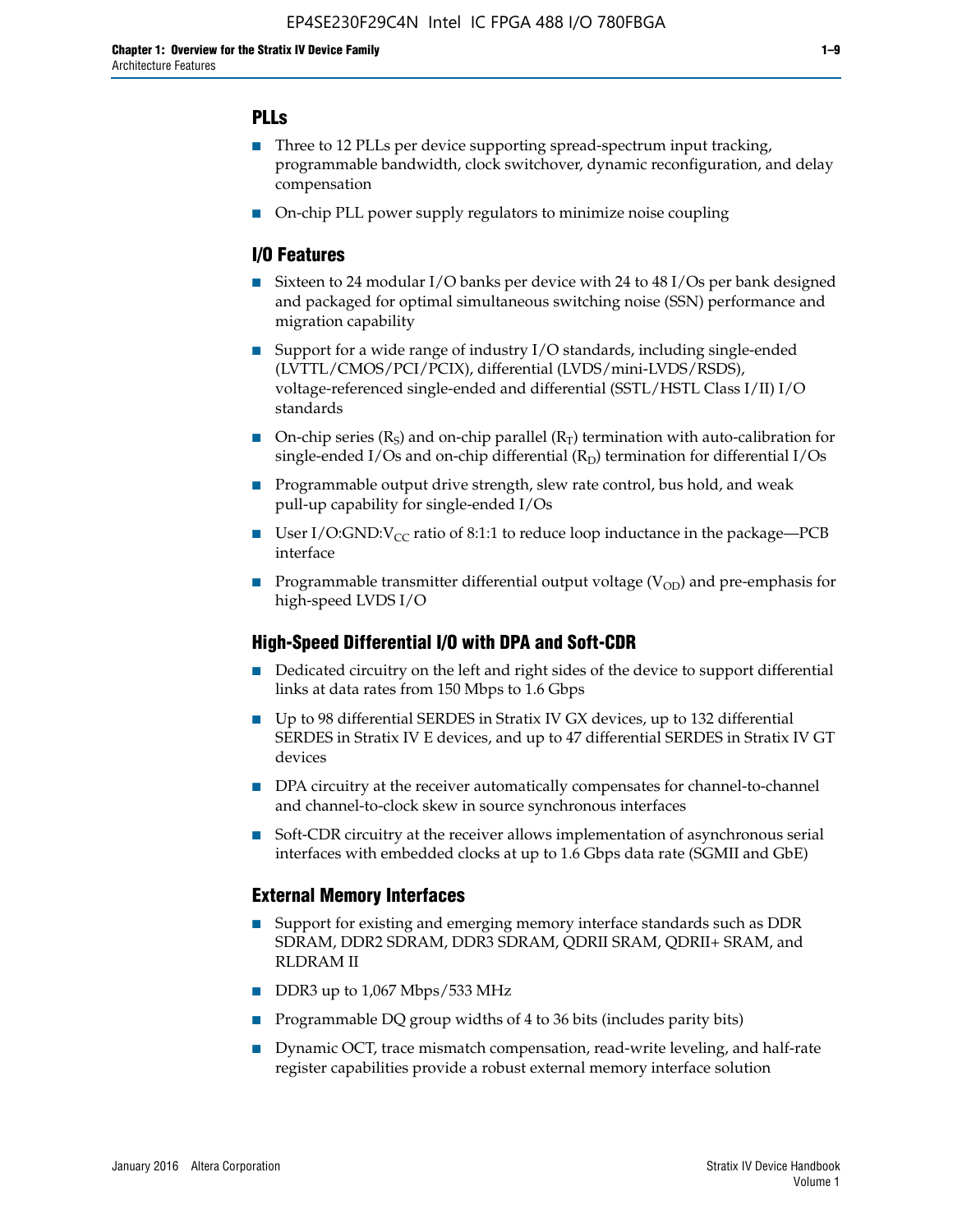## **System Integration**

- All Stratix IV devices support hot socketing
- Four configuration modes:
	- Passive Serial (PS)
	- Fast Passive Parallel (FPP)
	- Fast Active Serial (FAS)
	- JTAG configuration
- Ability to perform remote system upgrades
- 256-bit advanced encryption standard (AES) encryption of configuration bits protects your design against copying, reverse engineering, and tampering
- Built-in soft error detection for configuration RAM cells
- For more information about how to connect the PLL, external memory interfaces,  $I/O$ , high-speed differential I/O, power, and the JTAG pins to PCB, refer to the *[Stratix IV GX and Stratix IV E Device Family Pin Connection Guidelines](http://www.altera.com/literature/dp/stratix4/PCG-01005.pdf)* and the *[Stratix IV GT Device Family Pin Connection Guidelines](http://www.altera.com/literature/dp/stratix4/PCG-01006.pdf)*.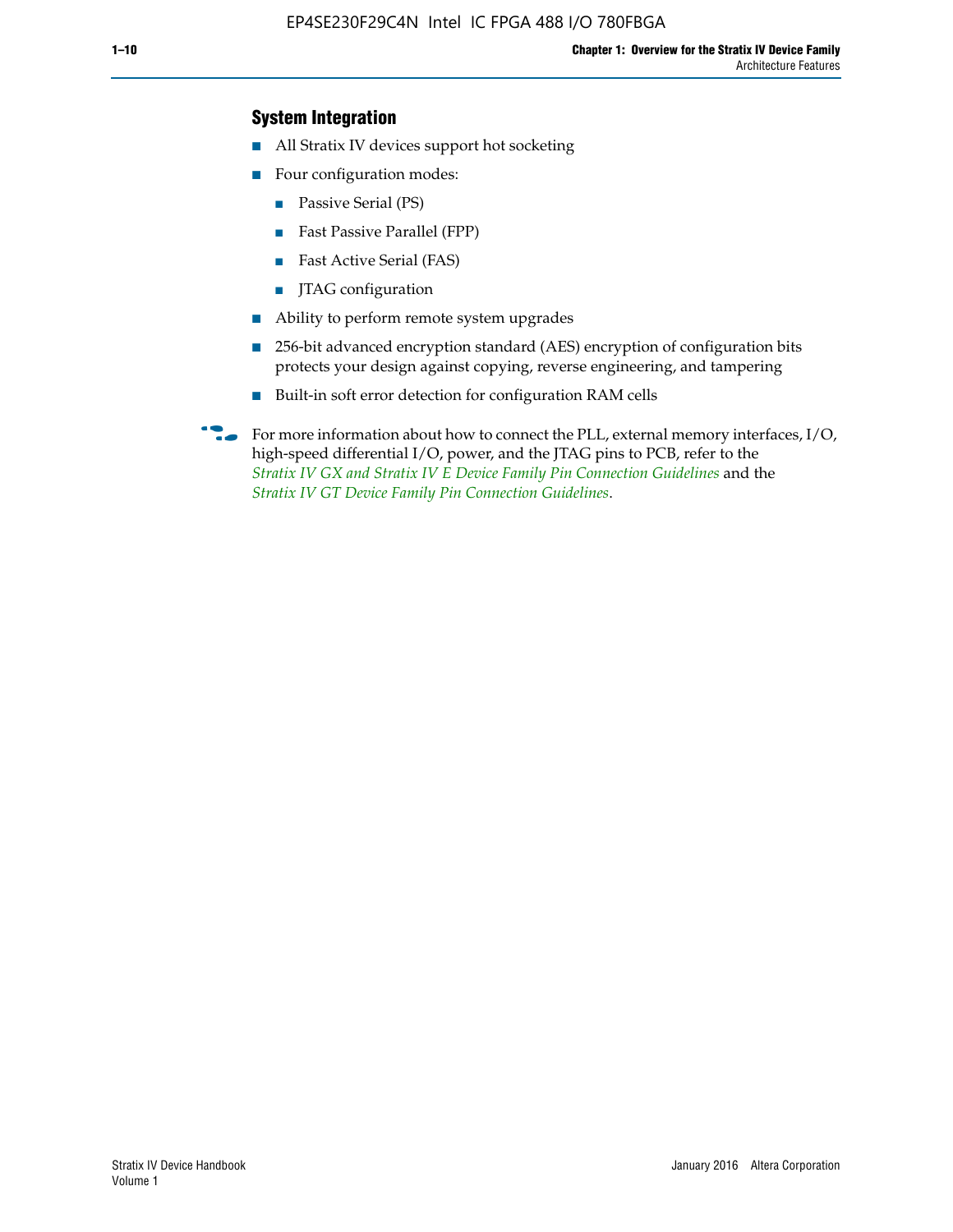#### Table 1–1 lists the Stratix IV GX device features.

# **Table 1–1. Stratix IV GX Device Features (Part 1 of 2)**

| <b>Feature</b>                                                       | EP4SGX70     |                               |      | <b>EP4SGX110</b>  |                   |      | <b>EP4SGX180</b>                |                |       |                                 | <b>EP4SGX230</b>              |                |                                   |                                 |                | <b>EP4SGX290</b>         |                          |       |                |                          |                                |                | <b>EP4SGX360</b> |       |                |       | <b>EP4SGX530</b> |
|----------------------------------------------------------------------|--------------|-------------------------------|------|-------------------|-------------------|------|---------------------------------|----------------|-------|---------------------------------|-------------------------------|----------------|-----------------------------------|---------------------------------|----------------|--------------------------|--------------------------|-------|----------------|--------------------------|--------------------------------|----------------|------------------|-------|----------------|-------|------------------|
| <b>Package</b><br><b>Option</b>                                      | F780         | F1152                         | F780 | F1152             |                   | F780 | F1152                           |                | F1517 | F780                            | F1152                         |                | F1517                             | F780                            | F1152          |                          | F1517                    | F1760 | F1932          | F780                     | F1152                          |                | F1517            | F1760 | F1932          | F1760 | F1932            |
| <b>ALMs</b>                                                          | 29,040       |                               |      | 42,240            |                   |      | 70,300                          |                |       |                                 | 91,200                        |                |                                   |                                 |                | 116,480                  |                          |       |                |                          |                                | 141,440        |                  |       |                |       | 212,480          |
| LEs                                                                  | 72,600       |                               |      | 105,600           |                   |      | 175,750                         |                |       |                                 | 228,000                       |                |                                   |                                 |                | 291,200                  |                          |       |                |                          |                                |                | 353,600          |       |                |       | 531,200          |
| 0.6 Gbps-<br>8.5 Gbps<br>Transceivers<br>$(PMA + PCs)$<br>(1)        | —            | 16                            |      | $\hspace{0.05cm}$ | 16                | —    | $\hspace{0.1mm}-\hspace{0.1mm}$ | 16             | 24    | $\hspace{0.1mm}-\hspace{0.1mm}$ | $\overbrace{\phantom{aaaaa}}$ | 16             | 24                                | $\hspace{0.05cm}$               |                | 16                       | 24                       | 24    | 32             |                          | $\overbrace{\phantom{aaaaa}}$  | 16             | 24               | 24    | 32             | 24    | 32               |
| 0.6 Gbps-<br>6.5 Gbps<br><b>Transceivers</b><br>$(PMA + PCs)$<br>(1) | 8            | $\overbrace{\phantom{aaaaa}}$ | 8    | 16                | $\qquad \qquad -$ | 8    | 16                              | -              | —     | 8                               | 16                            | —              | $\overbrace{\phantom{123221111}}$ | 16                              | 16             | $\overline{\phantom{0}}$ | $\overline{\phantom{0}}$ |       |                | 16                       | 16                             | —              |                  |       |                |       |                  |
| PMA-only<br>CMU<br>Channels<br>$(0.6$ Gbps-<br>6.5 Gbps)             |              | 8                             |      |                   | 8                 | —    | —                               | 8              | 12    |                                 | $\overline{\phantom{m}}$      | 8              | 12                                | $\hspace{0.1mm}-\hspace{0.1mm}$ | -              | 8                        | 12                       | 12    | 16             |                          | $\qquad \qquad \longleftarrow$ | 8              | 12               | 12    | 16             | 12    | 16               |
| PCI Express<br>hard IP<br><b>Blocks</b>                              | $\mathbf{1}$ | $\overline{c}$                | -1   | $\overline{2}$    |                   | 1    |                                 | $\overline{2}$ |       | $\mathbf{1}$                    |                               | $\overline{c}$ |                                   |                                 |                | $\overline{2}$           |                          |       | $\overline{4}$ |                          |                                | $\overline{c}$ |                  |       | $\overline{4}$ | 4     |                  |
| High-Speed<br>LVDS<br>SERDES (up<br>to 1.6 Gbps)<br>(4)              | 28           | 56                            | 28   | 28                | 56                | 28   | 44                              |                | 88    | 28                              | 44                            |                | 88                                | —                               | 44             |                          | 88                       | 88    | 98             |                          | 44                             |                | 88               | 88    | 98             | 88    | 98               |
| SPI-4.2 Links                                                        | $\mathbf{1}$ |                               |      | 1                 |                   | 1    | $\overline{c}$                  |                | 4     | 1                               | $\overline{2}$                |                | 4                                 | —                               | $\overline{c}$ |                          |                          | 4     |                | $\overline{\phantom{0}}$ | 2                              |                |                  | 4     |                |       | 4                |

Architecture Features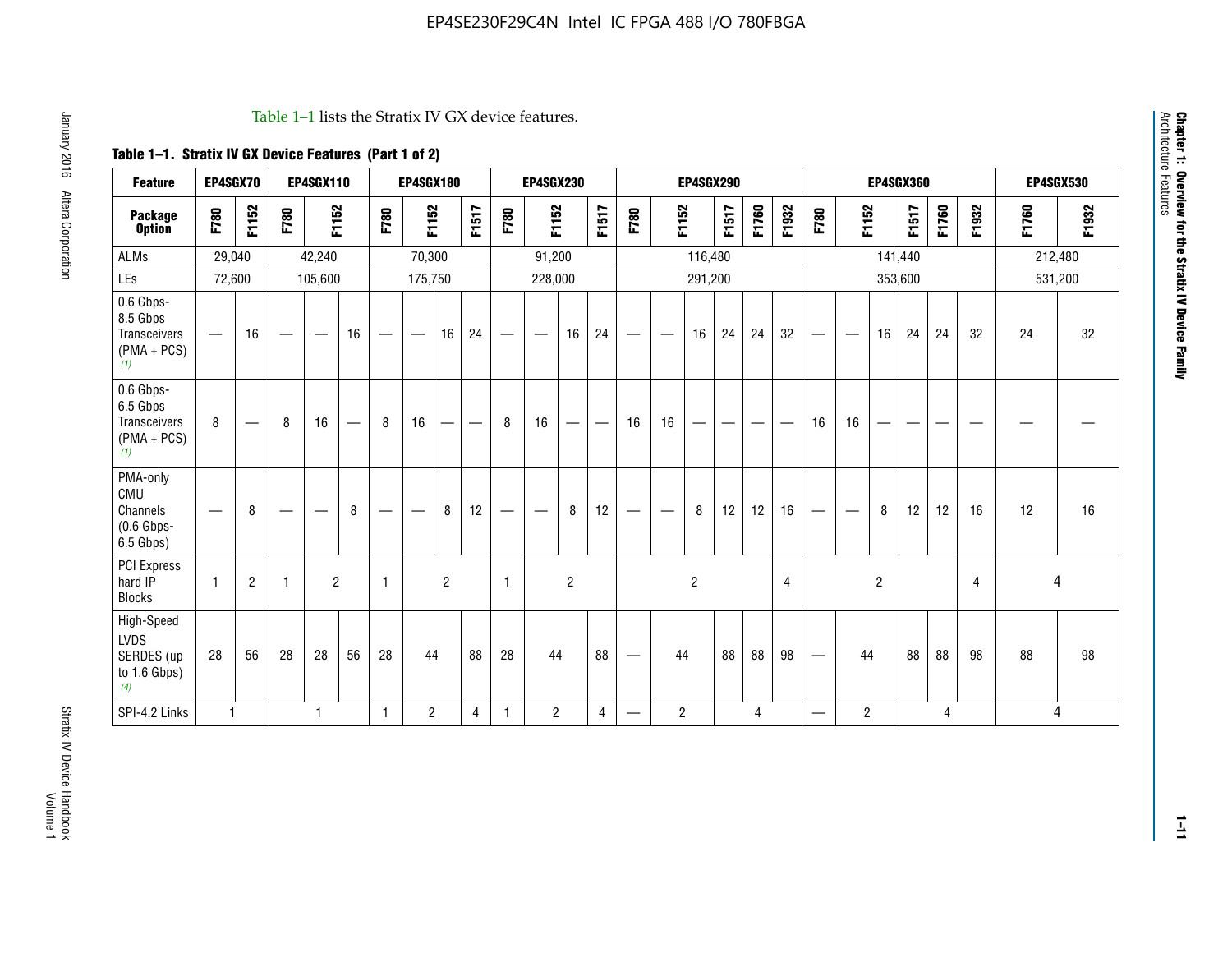**Table 1–1. Stratix IV GX Device Features (Part 2 of 2)**

| <b>Feature</b>                                       | EP4SGX70                |                        |                             | <b>EP4SGX110</b>            |                      |                             | <b>EP4SGX180</b>          |                                              |                        |                             | <b>EP4SGX230</b>            |                        |                      |                             |                             | EP4SGX290              |                      |                        |                        |                             |                             |                        | <b>EP4SGX360</b>     |                        |                        | <b>EP4SGX530</b>  |                   |
|------------------------------------------------------|-------------------------|------------------------|-----------------------------|-----------------------------|----------------------|-----------------------------|---------------------------|----------------------------------------------|------------------------|-----------------------------|-----------------------------|------------------------|----------------------|-----------------------------|-----------------------------|------------------------|----------------------|------------------------|------------------------|-----------------------------|-----------------------------|------------------------|----------------------|------------------------|------------------------|-------------------|-------------------|
| <b>Package</b><br><b>Option</b>                      | F780                    | F1152                  | F780                        | F1152                       |                      | F780                        | F1152                     |                                              | F1517                  | F780                        | F1152                       |                        | F1517                | F780                        | F1152                       |                        | F1517                | F1760                  | F1932                  | F780                        | F1152                       |                        | F1517                | F1760                  | F1932                  | F1760             | F1932             |
| M9K Blocks<br>(256x)<br>36 bits)                     | 462                     |                        |                             | 660                         |                      |                             | 950                       |                                              |                        |                             | 1,235                       |                        |                      |                             |                             | 936                    |                      |                        |                        |                             |                             | 1,248                  |                      |                        |                        | 1,280             |                   |
| M144K<br>Blocks<br>(2048 x<br>72 bits)               | 16                      |                        |                             | 16                          |                      |                             | 20                        |                                              |                        |                             | 22                          |                        |                      |                             |                             | 36                     |                      |                        |                        |                             |                             | 48                     |                      |                        |                        | 64                |                   |
| <b>Total Memory</b><br>(MLAB+M9K<br>+M144K) Kb       | 7,370                   |                        |                             | 9,564                       |                      |                             | 13,627                    |                                              |                        |                             | 17,133                      |                        |                      |                             |                             | 17,248                 |                      |                        |                        |                             |                             | 22,564                 |                      |                        |                        | 27,376            |                   |
| Embedded<br><b>Multipliers</b><br>$18 \times 18$ (2) | 384                     |                        |                             | 512                         |                      |                             | 920                       |                                              |                        |                             | 1,288                       |                        |                      |                             |                             | 832                    |                      |                        |                        |                             |                             | 1,040                  |                      |                        | 1,02<br>4              | 1,024             |                   |
| PLLs                                                 | 3                       | 4                      | 3                           | 4                           |                      | 3                           | 6                         |                                              | 8                      | 3                           | 6                           |                        | 8                    | 4                           | 6                           |                        | 8                    | 12                     | 12                     | 4                           | 6                           |                        | 8                    | 12                     | 12                     | 12                | 12                |
| User I/Os $(3)$                                      | 372                     | 488                    | 372                         | 372                         | 48<br>8              | 372                         | 56<br>4                   | 56<br>4                                      | 74<br>$\overline{4}$   | 372                         | 564                         | 56<br>4                | 74<br>$\overline{4}$ | 289                         | 564                         | 56<br>4                | 74<br>4              | 88<br>0                | 92<br>$\mathbf 0$      | 289                         | 564                         | 56<br>4                | 74<br>4              | 88<br>0                | 920                    | 880               | 920               |
| Speed Grade<br>(fastest to<br>slowest) (5)           | $-2x,$<br>$-3,$<br>$-4$ | $-2,$<br>$-3,$<br>$-4$ | $-2\times$<br>$-3,$<br>$-4$ | $-2\times$<br>$-3,$<br>$-4$ | $-2,$<br>-3,<br>$-4$ | $-2\times$<br>$-3,$<br>$-4$ | $-2$<br>×,<br>$-3,$<br>-4 | $-2$<br>$\,$<br>$-3$<br>$\mathbf{r}$<br>$-4$ | $-2,$<br>$-3,$<br>$-4$ | $-2\times$<br>$-3,$<br>$-4$ | $-2\times$<br>$-3,$<br>$-4$ | $-2,$<br>$-3,$<br>$-4$ | $-2,$<br>-3,<br>$-4$ | $-2\times$<br>$-3,$<br>$-4$ | $-2\times$<br>$-3,$<br>$-4$ | $-2,$<br>$-3,$<br>$-4$ | $-2,$<br>-3,<br>$-4$ | $-2,$<br>$-3,$<br>$-4$ | $-2,$<br>$-3,$<br>$-4$ | $-2\times$<br>$-3,$<br>$-4$ | $-2\times$<br>$-3,$<br>$-4$ | $-2,$<br>$-3,$<br>$-4$ | $-2,$<br>-3,<br>$-4$ | $-2,$<br>$-3,$<br>$-4$ | $-2,$<br>$-3,$<br>$-4$ | $-2, -3,$<br>$-4$ | $-2, -3,$<br>$-4$ |

#### **Notes to Table 1–1:**

(1) The total number of transceivers is divided equally between the left and right side of each device, except for the devices in the F780 package. These devices have eight transceiver channels located only on the right side of the device.

(2) Four multiplier adder mode.

(3) The user I/Os count from pin-out files includes all general purpose I/O, dedicated clock pins, and dual purpose configuration pins. Transceiver pins and dedicated configuration pins are not included in the pin count.

- (4) Total pairs of high-speed LVDS SERDES take the lowest channel count of  $R_X/T_X$ .
- (5) The difference between the Stratix IV GX devices in the –2 and –2x speed grades is the number of available transceiver channels. The –2 device allows you to use the transceiver CMU blocks as transceiver channels. The –2x device does NOT allow you to use the CMU blocks as transceiver channels. In addition to the reduction of available transceiver channels in the Stratix IV GX –2x device, the data rates in the –2x device are limited to 6.5 Gbps.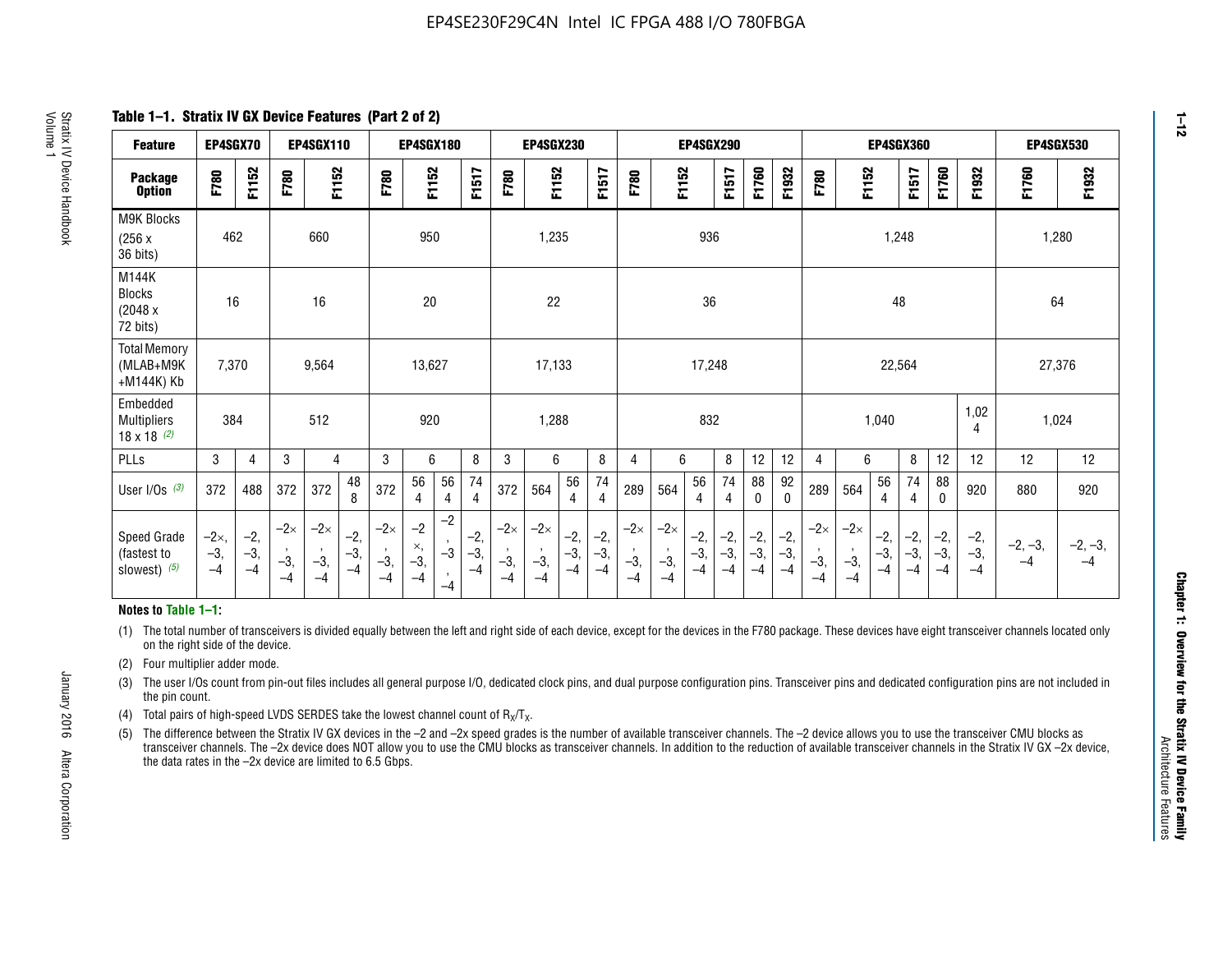Table 1–2 lists the Stratix IV GX device package options.

#### **Table 1–2. Stratix IV GX Device Package Options** *(1)***,** *(2)*

| <b>Device</b> |                  | <b>F780</b><br>$(29 \text{ mm} \times 29 \text{ mm})$ (6) | F1152<br>$(35 \, \text{mm} \times 35 \, \text{mm})$<br>(6) |             | <b>F1152</b><br>$(35$ mm x 35 mm) $(5)$ , $(7)$ | F1517<br>(40 mm x 40 mm)<br>$(5)$ $(7)$ | F1760<br>$(42.5 \text{ mm} \times 42.5 \text{ mm})$<br>Ш | F1932<br>$(45 \, \text{mm} \times 45 \, \text{mm})$<br>(7) |
|---------------|------------------|-----------------------------------------------------------|------------------------------------------------------------|-------------|-------------------------------------------------|-----------------------------------------|----------------------------------------------------------|------------------------------------------------------------|
| EP4SGX70      | <b>DF29</b>      |                                                           |                                                            | <b>HF35</b> |                                                 |                                         |                                                          |                                                            |
| EP4SGX110     | DF <sub>29</sub> |                                                           | FF35                                                       | <b>HF35</b> |                                                 |                                         |                                                          |                                                            |
| EP4SGX180     | <b>DF29</b>      |                                                           | FF35                                                       |             | <b>HF35</b>                                     | KF40                                    |                                                          |                                                            |
| EP4SGX230     | <b>DF29</b>      |                                                           | FF35                                                       |             | <b>HF35</b>                                     | KF40                                    |                                                          |                                                            |
| EP4SGX290     |                  | FH29 $(3)$                                                | <b>FF35</b>                                                |             | <b>HF35</b>                                     | KF40                                    | KF43                                                     | <b>NF45</b>                                                |
| EP4SGX360     |                  | FH29 $(3)$                                                | <b>FF35</b>                                                |             | <b>HF35</b>                                     | KF40                                    | KF43                                                     | <b>NF45</b>                                                |
| EP4SGX530     |                  |                                                           |                                                            |             | HH35 (4)                                        | KH40 (4)                                | KF43                                                     | <b>NF45</b>                                                |

#### **Notes to Table 1–2:**

(1) Device packages in the same column and marked under the same arrow sign have vertical migration capability.

(2) Use the Pin Migration Viewer in the Pin Planner to verify the pin migration compatibility when migrating devices. For more information, refer to *[I/O Management](http://www.altera.com/literature/hb/qts/qts_qii52013.pdf)* in the *Quartus II Handbook, Volume 2*.

(3) The 780-pin EP4SGX290 and EP4SGX360 devices are available only in 33 mm x 33 mm Hybrid flip chip package.

(4) The 1152-pin and 1517-pin EP4SGX530 devices are available only in 42.5 mm x 42.5 mm Hybrid flip chip packages.

(5) When migrating between hybrid and flip chip packages, there is an additional keep-out area. For more information, refer to the *[Package Information Datasheet for Altera Devices](http://www.altera.com/literature/ds/dspkg.pdf)*.

(6) Devices listed in this column are available in –2x, –3, and –4 speed grades. These devices do not have on-package decoupling capacitors.

(7) Devices listed in this column are available in –2, –3, and –4 speed grades. These devices have on-package decoupling capacitors. For more information about on-package decoupling capacitor value in each device, refer to Table 1–3.

 $\mathbb{L}$ s On-package decoupling reduces the need for on-board or PCB decoupling capacitors by satisfying the transient current requirements at higher frequencies. The *[Power Delivery Network](http://www.altera.com/literature/ug/pdn_tool_stxiv.zip)* design tool for Stratix IV devices accounts for the on-package decoupling and reflects the reduced requirements for PCB decoupling capacitors.

**Chapter 1: Overview for the Stratix IV Device Family**

Chapter 1: Overview for the Stratix IV Device Family<br>Architecture Features

Architecture Features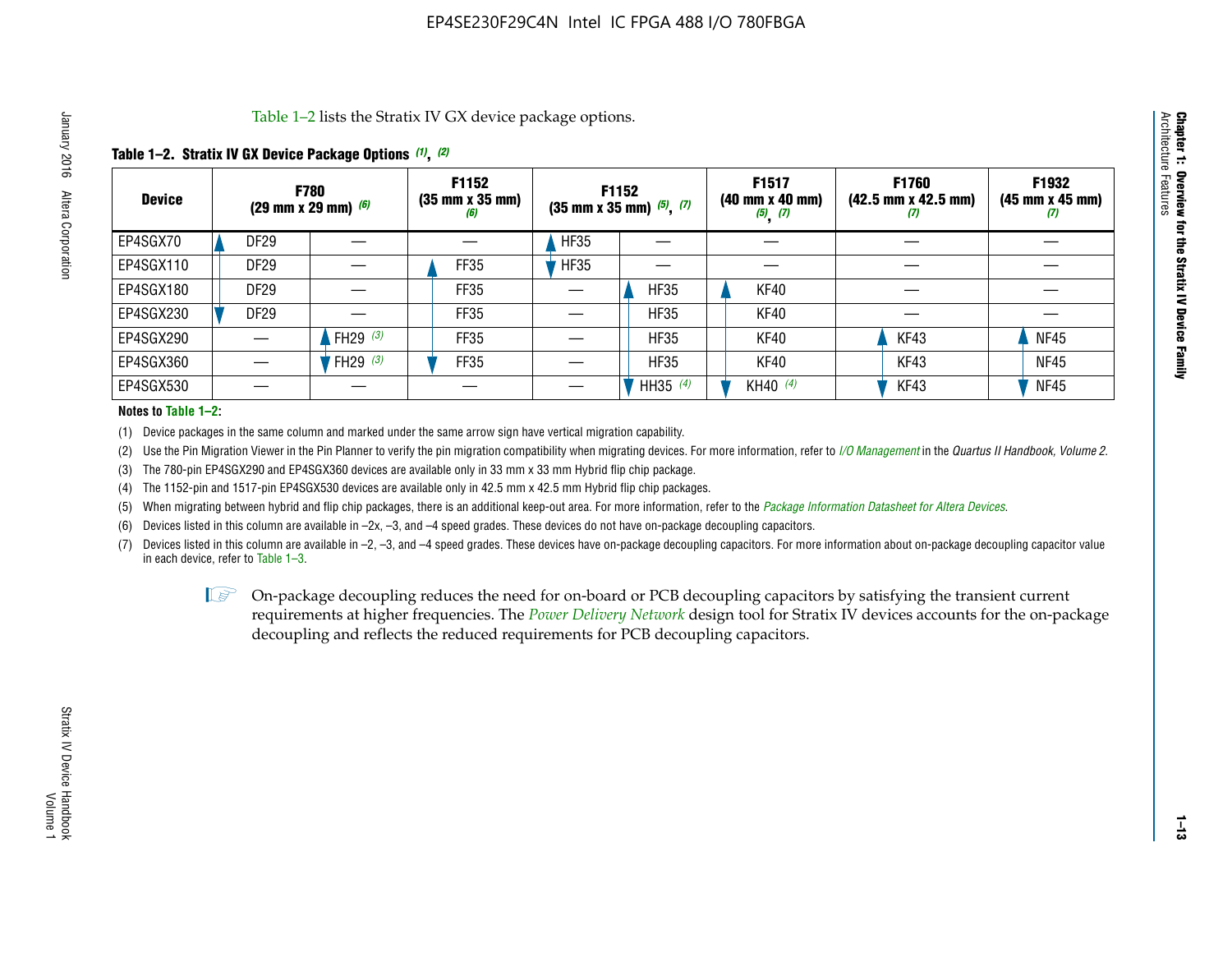|  |  | Table 1-3. Stratix IV GX Device On-Package Decoupling Information (1) |  |  |
|--|--|-----------------------------------------------------------------------|--|--|
|--|--|-----------------------------------------------------------------------|--|--|

| <b>Ordering Information</b> |                            | <b>V<sub>cc</sub></b>               | V <sub>ccio</sub>    | V <sub>CCL GXB</sub>         | V <sub>CCA_L/R</sub> | V <sub>CCT</sub> and V <sub>CCR</sub> (Shared)   |
|-----------------------------|----------------------------|-------------------------------------|----------------------|------------------------------|----------------------|--------------------------------------------------|
| EP4SGX70                    | <b>HF35</b>                | $2\times1$ uF + $2\times470$ nF     | 10nF per bank $(2)$  | 100nF per transceiver block  | 100 <sub>n</sub> F   | $1 \times 470$ nF + $1 \times 47$ nF per side    |
| EP4SGX110                   | <b>HF35</b>                | $2\times1$ uF + $2\times470$ nF     | 10nF per bank $(2)$  | 100nF per transceiver block  | 100 <sub>n</sub> F   | $1\times470$ nF + $1\times47$ nF per side        |
| EP4SGX180                   | <b>HF35</b><br>KF40        | $2\times1$ uF + $2\times470$ nF     | 10nF per bank $(2)$  | 100nF per transceiver block  | 100 <sub>n</sub> F   | $1 \times 470$ nF + $1 \times 47$ nF per side    |
| EP4SGX230                   | <b>HF35</b><br>KF40        | $2 \times 1$ uF + $2 \times 470$ nF | 10 nF per bank $(2)$ | 100 nF per transceiver block | 100 nF               | $1 \times 470$ nF + $1 \times 47$ nF<br>per side |
|                             | <b>HF35</b><br><b>KF40</b> |                                     |                      |                              |                      | $1 \times 470$ nF + $1 \times 47$ nF             |
| EP4SGX290                   | KF43<br><b>NF45</b>        | $4 \times 1$ uF + $4 \times 470$ nF | 10 nF per bank $(2)$ | 100 nF per transceiver block | 100nF                | per side                                         |
|                             | <b>HF35</b><br>KF40        |                                     |                      |                              |                      | $1 \times 470$ nF + $1 \times 47$ nF             |
| EP4SGX360                   | KF43<br><b>NF45</b>        | $4 \times 1$ uF + $4 \times 470$ nF | 10 nF per bank $(2)$ | 100 nF per transceiver block | 100 nF               | per side                                         |
|                             | <b>HH35</b>                |                                     |                      |                              |                      |                                                  |
| EP4SGX530                   | <b>KH40</b><br>KF43        | $4 \times 1$ uF + $4 \times 470$ nF | 10 nF per bank $(2)$ | 100 nF per transceiver block | 100 nF               | $1 \times 470$ nF + $1 \times 47$ nF<br>per side |
|                             | <b>NF45</b>                |                                     |                      |                              |                      |                                                  |

**Notes to Table 1–3:**

(1) Table 1-3 refers to production devices on-package decoupling. For more information about decoupling design of engineering sample (ES) devices, contact [Altera Technical Support](http://mysupport.altera.com/eservice/login.asp).

(2) For I/O banks  $3(*)$ ,  $4(*)$ ,  $7(*)$ , and  $8(*)$  only. There is no OPD for I/O bank  $1(*)$ ,  $2(*)$ ,  $5(*)$ , and  $6(*)$ .

**1–14**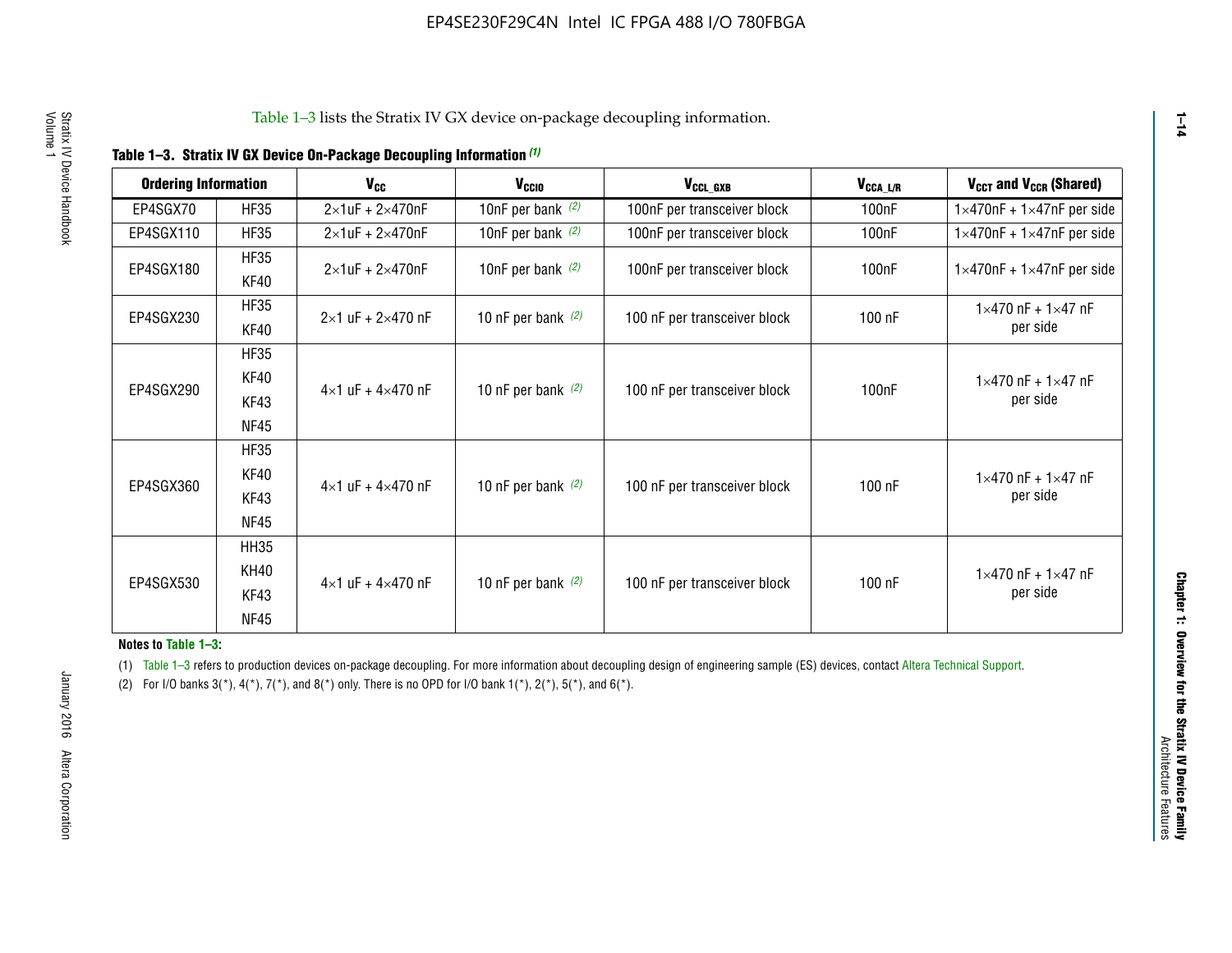#### Table 1–4 lists the Stratix IV E device features.

#### **Table 1–4. Stratix IV E Device Features**

| <b>Feature</b>                                      | <b>EP4SE230</b> |     | <b>EP4SE360</b>                          |              | <b>EP4SE530</b> |              |          | <b>EP4SE820</b> |            |  |
|-----------------------------------------------------|-----------------|-----|------------------------------------------|--------------|-----------------|--------------|----------|-----------------|------------|--|
| Package Pin Count                                   | 780             | 780 | 1152                                     | 1152         | 1517            | 1760         | 1152     | 1517            | 1760       |  |
| ALMs                                                | 91,200          |     | 141,440                                  |              | 212,480         |              |          | 325,220         |            |  |
| LEs                                                 | 228,000         |     | 353,600                                  |              | 531,200         |              |          | 813,050         |            |  |
| High-Speed LVDS<br>SERDES (up to<br>1.6 Gbps) $(1)$ | 56              | 56  | 88                                       | 88           | 112             | 112          | 88       | 112             | 132        |  |
| SPI-4.2 Links                                       | 3               | 3   | 4                                        | 4            |                 | 6            | 4        | 6               | 6          |  |
| <b>M9K Blocks</b><br>(256 x 36 bits)                | 1,235           |     | 1,248                                    |              | 1,280           |              |          | 1610            |            |  |
| M144K Blocks<br>(2048 x 72 bits)                    | 22              |     | 48                                       |              | 64              |              |          | 60              |            |  |
| <b>Total Memory</b><br>$(MLAB+M9K+$<br>M144K) Kb    | 17,133          |     | 22,564                                   |              | 27,376          |              |          | 33,294          |            |  |
| <b>Embedded Multipliers</b><br>$(18 \times 18)$ (2) | 1,288           |     | 1,040                                    |              | 1,024           |              |          | 960             |            |  |
| PLLs                                                | 4               | 4   | 8                                        | 8            | 12              | 12           | 8        | 12              | 12         |  |
| User I/Os $(3)$                                     | 488             | 488 | 744                                      | 744          | 976             | 976          | 744(4)   | 976 (4)         | 1120 $(4)$ |  |
| Speed Grade<br>(fastest to slowest)                 |                 |     | $-2, -3, -4$ $ -2, -3, -4$ $ -2, -3, -4$ | $-2, -3, -4$ | $-2, -3, -4$    | $-2, -3, -4$ | $-3, -4$ | $-3, -4$        | $-3, -4$   |  |

#### **Notes to Table 1–4:**

(1) The user I/O count from the pin-out files include all general purpose I/Os, dedicated clock pins, and dual purpose configuration pins. Transceiver pins and dedicated configuration pins are not included in the pin count.

(2) Four multiplier adder mode.

(3) Total pairs of high-speed LVDS SERDES take the lowest channel count of  $R_X/T_X$ .

(4) This data is preliminary.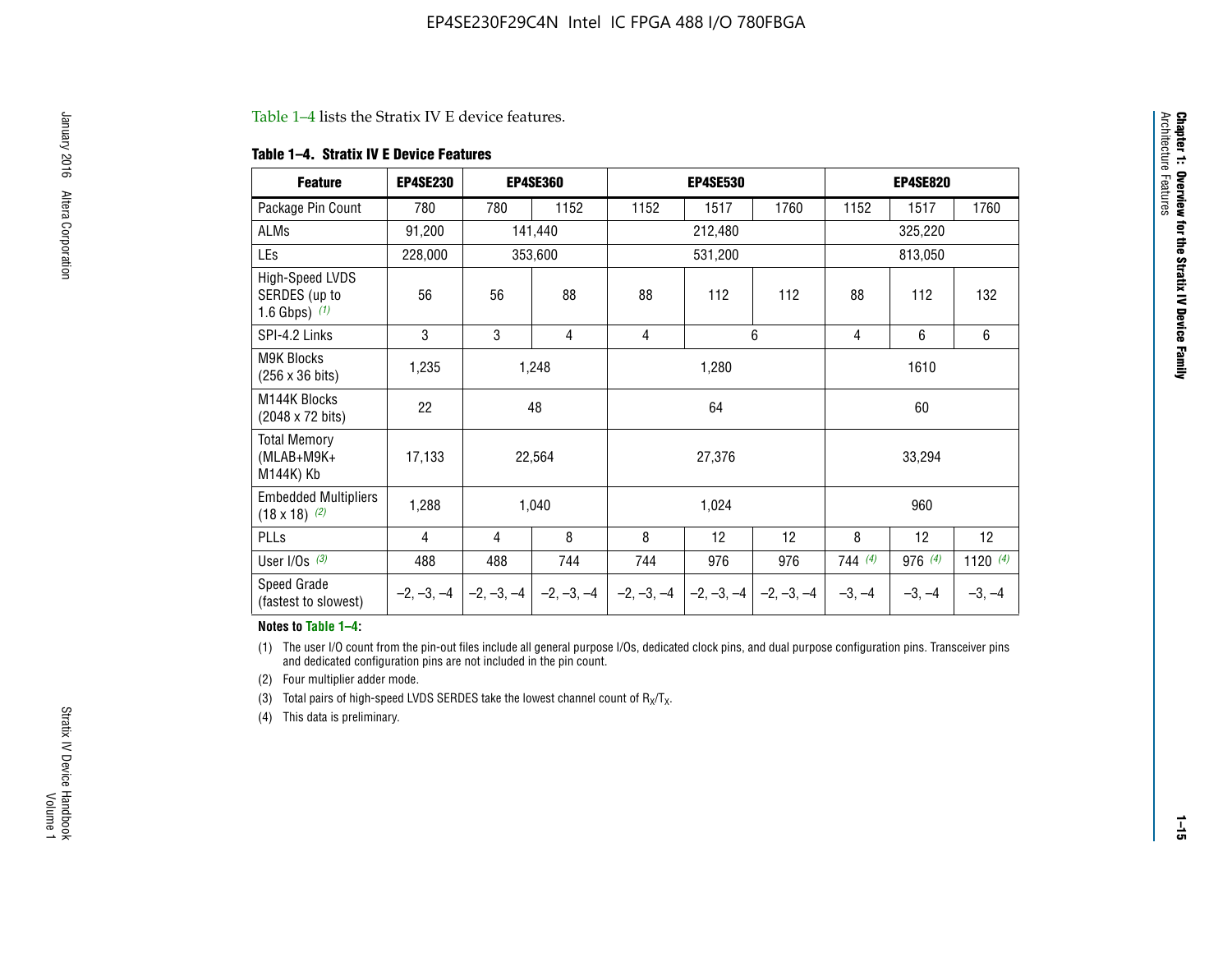Table 1–5 summarizes the Stratix IV E device package options.

| <b>Device</b> | <b>F780</b><br>$(29 \text{ mm} \times 29 \text{ mm})$ $(5)$ , $(6)$ | F1152<br>$(35 \text{ mm} \times 35 \text{ mm})$ $(5)$ $(7)$ | F <sub>1517</sub><br>$(40 \text{ mm} \times 40 \text{ mm})$ (7) | <b>F1760</b><br>$(42.5$ mm x 42.5 mm) $(7)$ |
|---------------|---------------------------------------------------------------------|-------------------------------------------------------------|-----------------------------------------------------------------|---------------------------------------------|
| EP4SE230      | F <sub>29</sub>                                                     |                                                             |                                                                 |                                             |
| EP4SE360      | H29 $(3)$                                                           | F35                                                         |                                                                 |                                             |
| EP4SE530      |                                                                     | H35 $(4)$                                                   | H40 $(4)$                                                       | F43                                         |
| EP4SE820      |                                                                     | H35 $(4)$                                                   | H40 $(4)$                                                       | F43                                         |

**Table 1–5. Stratix IV E Device Package Options** *(1)***,** *(2)*

#### **Notes to Table 1–5:**

(1) Device packages in the same column and marked under the same arrow sign have vertical migration capability.

(2) Use the Pin Migration Viewer in the Pin Planner to verify the pin migration compatibility when migrating devices. For more information, refer to *[I/O Management](http://www.altera.com/literature/hb/qts/qts_qii52013.pdf)* in the *Quartus II Handbook, Volume 2*.

(3) The 780-pin EP4SE360 device is available only in the 33 mm x 33 mm Hybrid flip chip package.

(4) The 1152-pin and 1517-pin for EP4SE530 and EP4SE820 devices are available only in the 42.5 mm x 42.5 mm Hybrid flip chip package.

(5) When migrating between hybrid and flip chip packages, there is an additional keep-out area. For more information, refer to the *[Package](http://www.altera.com/literature/ds/dspkg.pdf)  [Information Datasheet for Altera Devices](http://www.altera.com/literature/ds/dspkg.pdf)*.

(6) Devices listed in this column do not have on-package decoupling capacitors.

(7) Devices listed in this column have on-package decoupling capacitors. For more information about on-package decoupling capacitor value for each device, refer to Table 1–6.

Table 1–6 lists the Stratix IV E on-package decoupling information.

| Table 1–6. Stratix IV E Device On-Package Decoupling Information (1) |  |  |  |  |  |
|----------------------------------------------------------------------|--|--|--|--|--|
|----------------------------------------------------------------------|--|--|--|--|--|

|          | <b>Ordering Information</b> | <b>V<sub>cc</sub></b>               | <b>V<sub>CCIO</sub></b> |
|----------|-----------------------------|-------------------------------------|-------------------------|
| EP4SE360 | F35                         | $4 \times 1$ uF + $4 \times 470$ nF | 10 nF per bank          |
|          | H <sub>35</sub>             |                                     |                         |
| EP4SE530 | H40                         | $4 \times 1$ uF + $4 \times 470$ nF | 10 nF per bank          |
|          | F43                         |                                     |                         |
|          | H <sub>35</sub>             |                                     |                         |
| EP4SE820 | H40                         | $4 \times 1$ uF + $4 \times 470$ nF | 10 nF per bank          |
|          | F43                         |                                     |                         |

**Note to Table 1–6:**

(1) Table 1–6 refers to production devices on-package decoupling. For more information about decoupling design of engineering sample (ES) devices, contact [Altera Technical Support](http://mysupport.altera.com/eservice/login.asp).

Table 1–7 lists the Stratix IV GT device features.

| <b>Feature</b>                       | <b>EP4S40G2</b> | <b>EP4S40G5</b> | <b>EP4S100G2</b> | <b>EP4S100G3</b> | <b>EP4S100G4</b> | <b>EP4S100G5</b> |         |
|--------------------------------------|-----------------|-----------------|------------------|------------------|------------------|------------------|---------|
| Package Pin Count                    | 1517            | 1517            | 1517             | 1932             | 1932             | 1517             | 1932    |
| <b>ALMs</b>                          | 91,200          | 212,480         | 91,200           | 116,480          | 141,440          |                  | 212.480 |
| LEs                                  | 228,000         | 531,200         | 228,000          | 291,200          | 353,600          |                  | 531,200 |
| <b>Total Transceiver</b><br>Channels | 36              | 36              | 36               | 48               | 48               | 36               | 48      |

**Table 1–7. Stratix IV GT Device Features (Part 1 of 2)**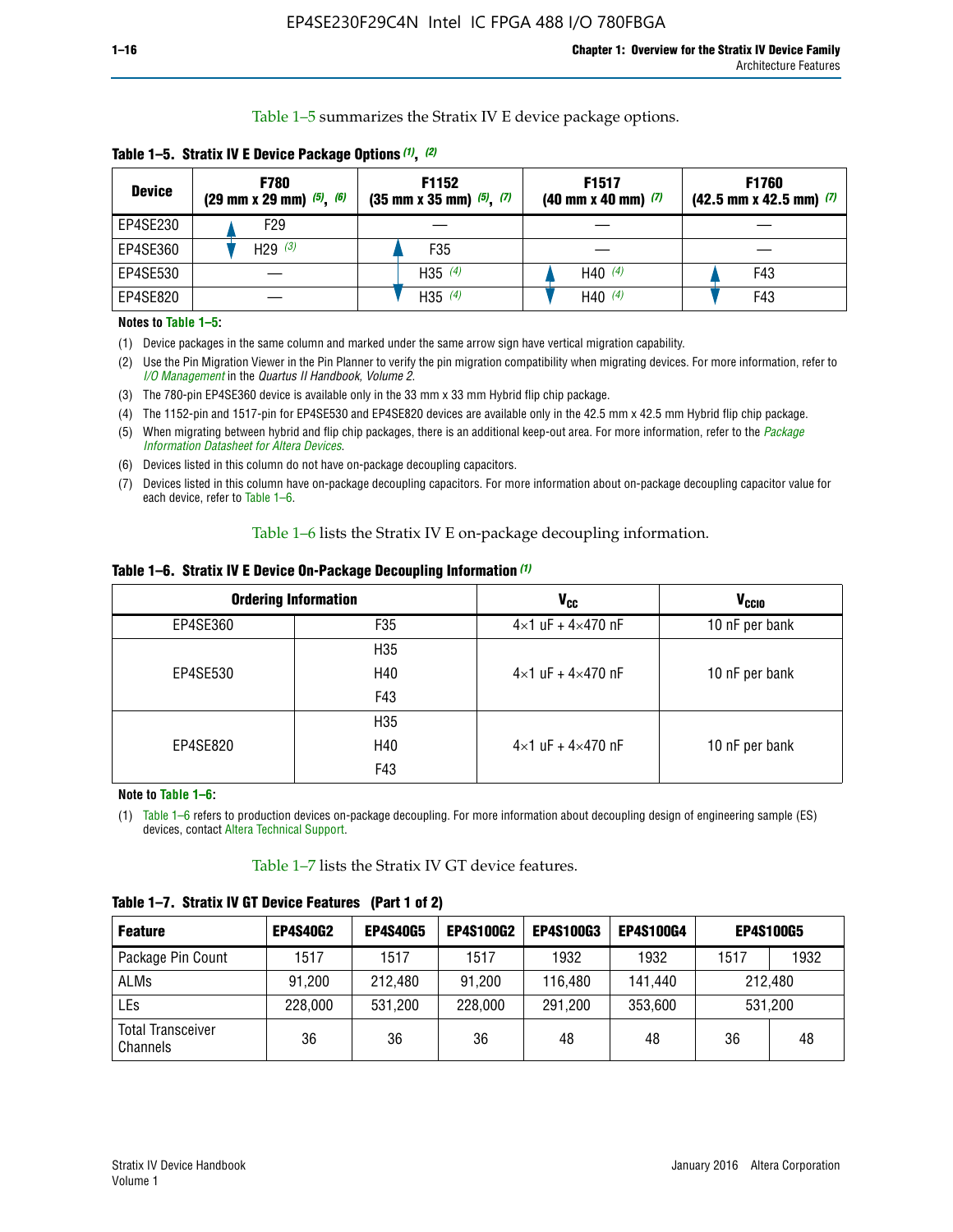#### **Table 1–7. Stratix IV GT Device Features (Part 2 of 2)**

| <b>Feature</b>                                                              | <b>EP4S40G2</b> | <b>EP4S40G5</b> | <b>EP4S100G2</b> | <b>EP4S100G3</b> | <b>EP4S100G4</b> |                | <b>EP4S100G5</b>          |
|-----------------------------------------------------------------------------|-----------------|-----------------|------------------|------------------|------------------|----------------|---------------------------|
| 10G Transceiver<br>Channels<br>(600 Mbps - 11.3 Gbps<br>with PMA + PCS)     | 12              | 12              | 24               | 24               | 24               | 24             | 32                        |
| 8G Transceiver<br>Channels<br>(600 Mbps - 8.5 Gbps<br>with PMA + PCS) $(1)$ | 12              | 12              | $\pmb{0}$        | 8                | 8                | $\mathbf 0$    | $\mathbf 0$               |
| PMA-only CMU<br>Channels<br>(600 Mbps- 6.5 Gbps)                            | 12              | 12              | 12               | 16               | 16               | 12             | 16                        |
| PCIe hard IP Blocks                                                         | $\overline{2}$  | $\overline{2}$  | $\overline{2}$   | $\overline{4}$   | $\overline{4}$   | $\overline{2}$ | $\overline{4}$            |
| <b>High-Speed LVDS</b><br><b>SERDES</b><br>(up to 1.6 Gbps) $(2)$           | 46              | 46              | 46               | 47               | 47               | 46             | 47                        |
| SP1-4.2 Links                                                               | $\overline{2}$  | $\overline{2}$  | $\overline{2}$   | $\overline{2}$   | $\overline{2}$   | $\overline{2}$ | $\overline{2}$            |
| <b>M9K Blocks</b><br>(256 x 36 bits)                                        | 1,235           | 1,280           | 1,235            | 936              | 1,248            |                | 1,280                     |
| M144K Blocks<br>(2048 x 72 bits)                                            | 22              | 64              | 22               | 36               | 48               |                | 64                        |
| Total Memory (MLAB +<br>M9K + M144K) Kb                                     | 17,133          | 27,376          | 17,133           | 17,248           | 22,564           |                | 27,376                    |
| <b>Embedded Multipliers</b><br>$18 \times 18^{(3)}$                         | 1,288           | 1,024           | 1,288            | 832              | 1,024            |                | 1,024                     |
| <b>PLLs</b>                                                                 | 8               | 8               | 8                | 12               | 12               | 8              | 12                        |
| User I/Os $(4)$ , $(5)$                                                     | 654             | 654             | 654              | 781              | 781              | 654            | 781                       |
| Speed Grade<br>(fastest to slowest)                                         | $-1, -2, -3$    | $-1, -2, -3$    | $-1, -2, -3$     | $-1, -2, -3$     | $-1, -2, -3$     |                | $-1, -2, -3$ $-1, -2, -3$ |

**Notes to Table 1–7:**

(1) You can configure all 10G transceiver channels as 8G transceiver channels. For example, the EP4S40G2F40 device has twenty-four 8G transceiver channels and the EP4S100G5F45 device has thirty-two 8G transceiver channels.

(2) Total pairs of high-speed LVDS SERDES take the lowest channel count of  $R_X/T_X$ .

(3) Four multiplier adder mode.

(4) The user I/O count from the pin-out files include all general purpose I/Os, dedicated clock pins, and dual purpose configuration pins. Transceiver pins and dedicated configuration pins are not included in the pin count.

(5) This data is preliminary.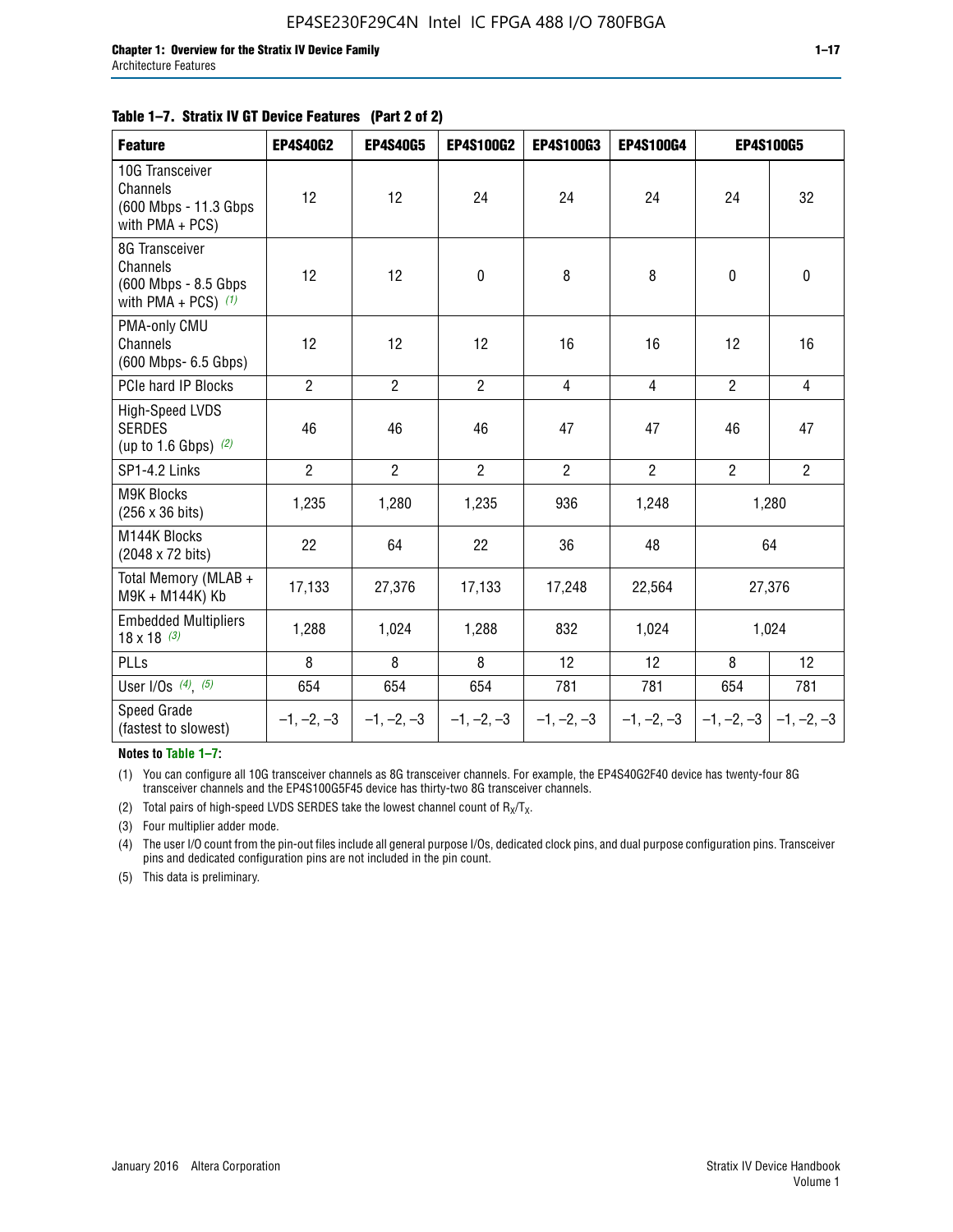Table 1–8 lists the resource counts for the Stratix IV GT devices.

| <b>Device</b>                      | <b>1517 Pin</b><br><b>1932 Pin</b><br>$(40 \text{ mm} \times 40 \text{ mm})$ $(3)$<br>(45 mm x 45 mm) |     |  |
|------------------------------------|-------------------------------------------------------------------------------------------------------|-----|--|
| <b>Stratix IV GT 40 G Devices</b>  |                                                                                                       |     |  |
| EP4S40G2                           | F40                                                                                                   |     |  |
| EP4S40G5                           | H40 $(4)$ , $(5)$                                                                                     |     |  |
| <b>Stratix IV GT 100 G Devices</b> |                                                                                                       |     |  |
| EP4S100G2                          | F40                                                                                                   |     |  |
| EP4S100G3                          |                                                                                                       | F45 |  |
| EP4S100G4                          |                                                                                                       | F45 |  |
| EP4S100G5                          | (5)<br>$(4)$ ,<br>H40                                                                                 | F45 |  |

#### **Notes to Table 1–8:**

(1) This table represents pin compatability; however, it does not include hard IP block placement compatability.

- (2) Devices under the same arrow sign have vertical migration capability.
- (3) When migrating between hybrid and flip chip packages, there is an additional keep-out area. For more information, refer to the *[Altera Device Package Information Data Sheet](http://www.altera.com/literature/ds/dspkg.pdf)*.
- (4) EP4S40G5 and EP4S100G5 devices with 1517 pin-count are only available in 42.5-mm x 42.5-mm Hybrid flip chip packages.
- (5) If you are using the hard IP block, migration is not possible.

Table 1–9 lists the Stratix IV GT on-package decoupling information.

**Table 1–9. Stratix IV GT Device On-Package Decoupling Information** *(1)*

| <b>Ordering</b><br><b>Information</b> | Vcc                                 | <b>V<sub>CCIO</sub></b> | V <sub>CCL GXB</sub>            | V <sub>CCA L/R</sub> | V <sub>CCT L/R</sub> | $V_{CCR\_L/R}$ |
|---------------------------------------|-------------------------------------|-------------------------|---------------------------------|----------------------|----------------------|----------------|
| EP4S40G2F40                           | $2 \times 1$ uF + $2 \times 470$ nF | 10 nF per bank $(2)$    | 100 nF per<br>transceiver block | $100$ nF             | $100$ nF             | $100$ nF       |
| EP4S100G2F40                          |                                     |                         |                                 |                      |                      |                |
| EP4S100G3F45                          |                                     | 10 nF per bank $(2)$    | 100 nF per<br>transceiver block | $100$ nF             | $100$ nF             | $100$ nF       |
| EP4S100G4F45                          |                                     |                         |                                 |                      |                      |                |
| EP4S40G5H40                           | $4\times1$ uF + $4\times470$ nF     |                         |                                 |                      |                      |                |
| EP4S100G5H40                          |                                     |                         |                                 |                      |                      |                |
| EP4S100G5F45                          |                                     |                         |                                 |                      |                      |                |

**Notes to Table 1–9:**

(1) Table 1–9 refers to production devices on-package decoupling. For more information about decoupling design of engineering sample (ES) devices, contact [Altera Technical Support](http://mysupport.altera.com/eservice/login.asp).

(2) For I/O banks  $3(*)$ ,  $4(*)$ ,  $7(*)$ , and  $8(*)$  only. There is no OPD for I/O bank  $1(*)$ ,  $2(*)$ ,  $5(*)$ , and  $6(*)$ .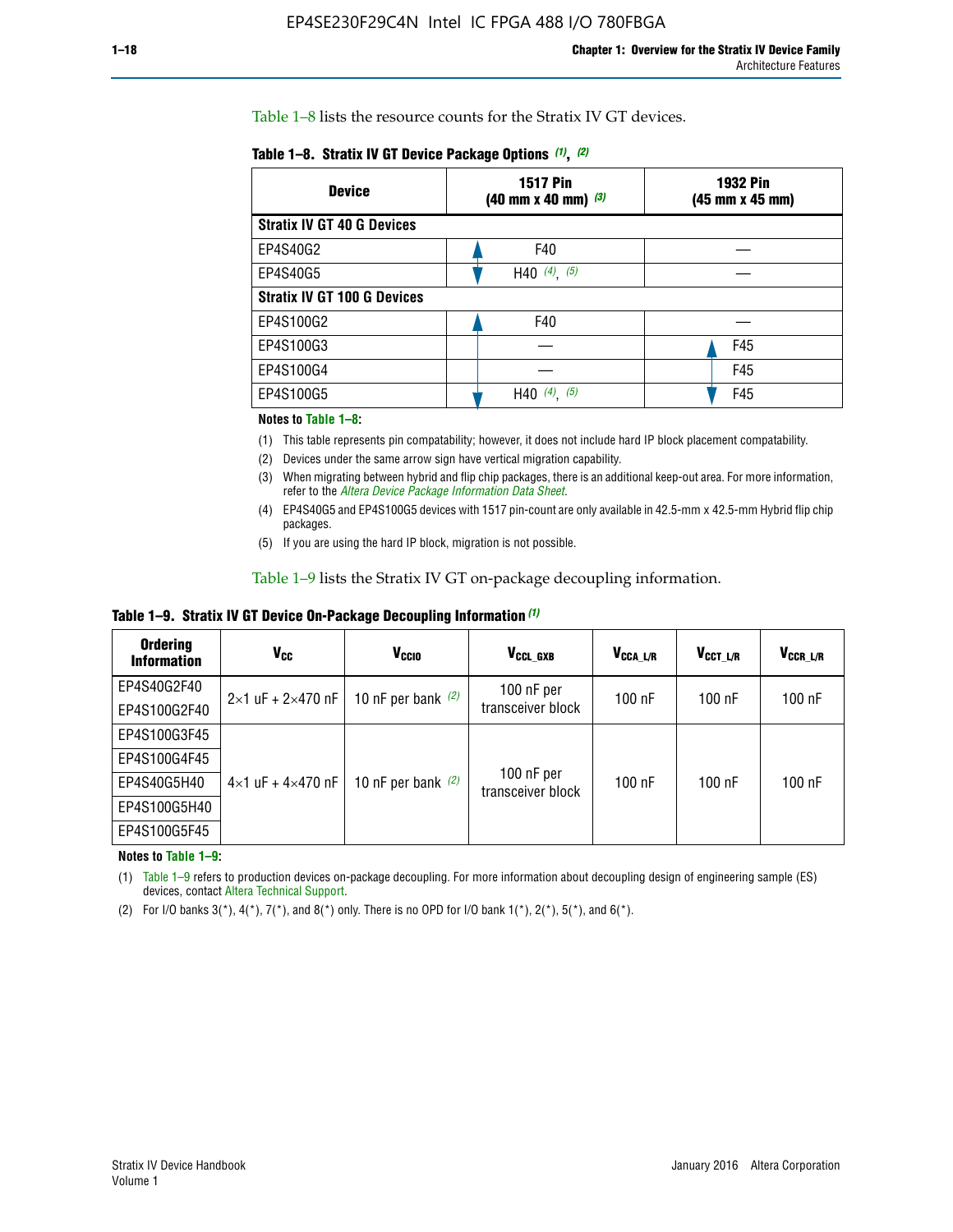# **Integrated Software Platform**

The Quartus II software provides an integrated environment for HDL and schematic design entry, compilation and logic synthesis, full simulation and advanced timing analysis, SignalTap II Logic Analyzer, and device configuration of Stratix IV designs. The Quartus II software provides the MegaWizard<sup> $M$ </sup> Plug-In Manager user interface to generate different functional blocks, such as memory, PLL, and digital signal processing logic. For transceivers, the Quartus II software provides the ALTGX MegaWizard Plug-In Manager interface that guides you through configuration of the transceiver based on your application requirements.

The Stratix IV GX and GT transceivers allow you to implement low-power and reliable high-speed serial interface applications with its fully reconfigurable hardware, optimal signal integrity, and integrated Quartus II software platform.

For more information about the QuarJanuary2016tus II software features, refer to the *[Quartus II Handbook](http://www.altera.com/literature/lit-qts.jsp)*.

# **Ordering Information**

This section describes the Stratix IV E, GT, and GX devices ordering information. Figure 1–4 shows the ordering codes for Stratix IV GX and E devices.



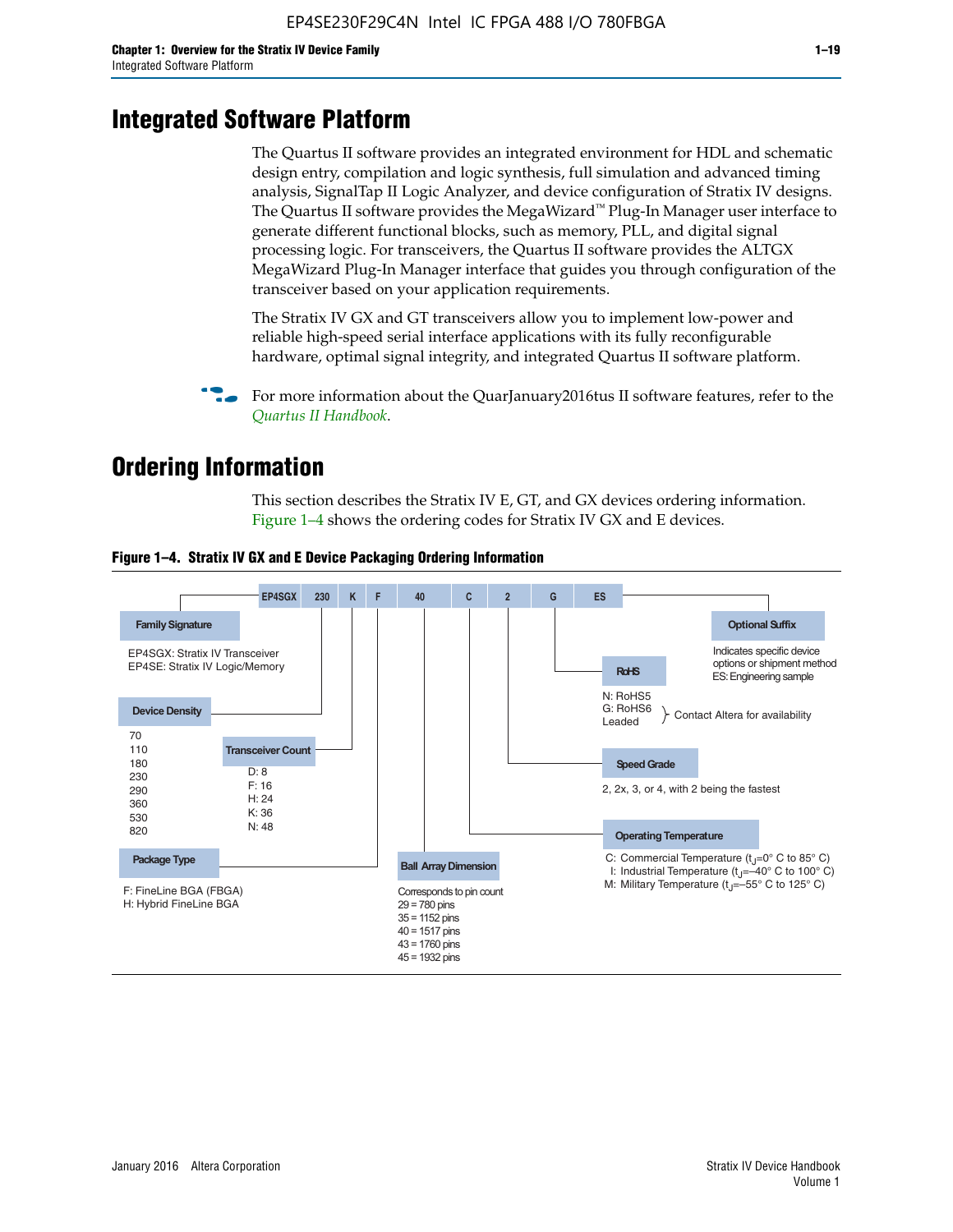Figure 1–5 shows the ordering codes for Stratix IV GT devices.





# **Document Revision History**

Table 1–10 lists the revision history for this chapter.

| Table 1–10. Document Revision History (Part 1 of 2) |  |  |  |  |  |
|-----------------------------------------------------|--|--|--|--|--|
|-----------------------------------------------------|--|--|--|--|--|

| <b>Date</b>       | <b>Version</b> | <b>Changes</b>                                           |
|-------------------|----------------|----------------------------------------------------------|
| January 2016      | 3.5            | ■ Updated Figure $1-4$ with new RoHS information         |
| September 2012    | 3.4            | ■ Updated Table 1–1 to close FB $#30986$ .               |
|                   |                | ■ Updated Table 1–2 and Table 1–5 to close FB $#31127$ . |
| June 2011         | 3.3            | $\blacksquare$ Added military temperature to Figure 1–4. |
| February 2011     |                | ■ Updated Table $1-7$ and Table $1-8$ .                  |
|                   | 3.2            | $\blacksquare$ Applied new template.                     |
|                   |                | Minor text edits.                                        |
| <b>March 2010</b> |                | ■ Updated Table 1–1, Table 1–2, and Table 1–7.           |
|                   |                | ■ Updated Figure $1-3$ .                                 |
|                   | 3.1            | ■ Updated the "Stratix IV GT Devices" section.           |
|                   |                | Added two new references to the Introduction section.    |
|                   |                | Minor text edits.                                        |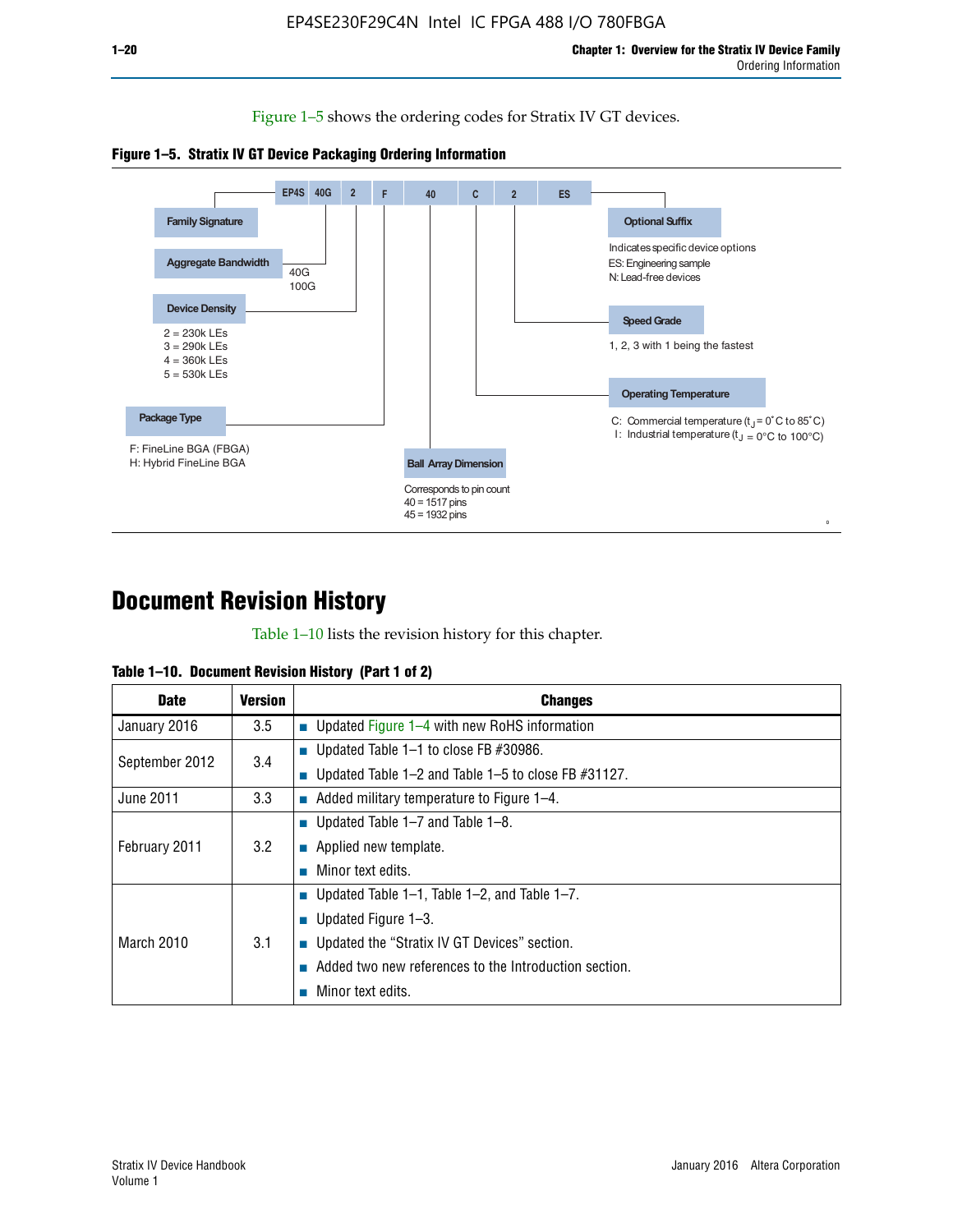#### **Table 1–10. Document Revision History (Part 2 of 2)**

| <b>Date</b>      | <b>Version</b> | <b>Changes</b>                                                                                                                                                                                                                                                                    |  |  |
|------------------|----------------|-----------------------------------------------------------------------------------------------------------------------------------------------------------------------------------------------------------------------------------------------------------------------------------|--|--|
|                  |                | ■ Updated the "Stratix IV Device Family Overview", "Feature Summary", "Stratix IV GT<br>Devices", "High-Speed Transceiver Features", "FPGA Fabric and I/O Features", "Highest<br>Aggregate Data Bandwidth", "System Integration", and "Integrated Software Platform"<br>sections. |  |  |
| November 2009    | 3.0            | $\blacksquare$ Added Table 1-3, Table 1-6, and Table 1-9.                                                                                                                                                                                                                         |  |  |
|                  |                | $\blacksquare$ Updated Table 1-1, Table 1-2, Table 1-4, Table 1-5, Table 1-7, and Table 1-8.                                                                                                                                                                                      |  |  |
|                  |                | ■ Updated Figure 1–3, Figure 1–4, and Figure 1–5.                                                                                                                                                                                                                                 |  |  |
|                  |                | $\blacksquare$ Minor text edits.                                                                                                                                                                                                                                                  |  |  |
| <b>June 2009</b> |                | $\blacksquare$ Updated Table 1-1.                                                                                                                                                                                                                                                 |  |  |
|                  | 2.4            | Minor text edits.                                                                                                                                                                                                                                                                 |  |  |
|                  |                | $\blacksquare$ Added Table 1–5, Table 1–6, and Figure 1–3.                                                                                                                                                                                                                        |  |  |
|                  |                | <b>Updated Figure 1-5.</b>                                                                                                                                                                                                                                                        |  |  |
| April 2009       | 2.3            | Updated Table $1-1$ , Table $1-2$ , Table $1-3$ , and Table $1-4$ .                                                                                                                                                                                                               |  |  |
|                  |                | ■ Updated "Introduction", "Feature Summary", "Stratix IV GX Devices", "Stratix IV GT<br>Devices", "Architecture Features", and "FPGA Fabric and I/O Features"                                                                                                                     |  |  |
|                  | 2.2            | ■ Updated "Feature Summary", "Stratix IV GX Devices", "Stratix IV E Device", "Stratix IV<br>GT Devices", "Signal Integrity"                                                                                                                                                       |  |  |
| March 2009       |                | Removed Tables 1-5 and 1-6                                                                                                                                                                                                                                                        |  |  |
|                  |                | $\blacksquare$ Updated Figure 1-4                                                                                                                                                                                                                                                 |  |  |
|                  |                | ■ Updated "Introduction", "Feature Summary", "Stratix IV Device Diagnostic Features",<br>"Signal Integrity", "Clock Networks", "High-Speed Differential I/O with DPA and Soft-<br>CDR", "System Integration", and "Ordering Information" sections.                                |  |  |
|                  |                | Added "Stratix IV GT 100G Devices" and "Stratix IV GT 100G Transceiver Bandwidth"<br>sections.                                                                                                                                                                                    |  |  |
| March 2009       | 2.1            | ■ Updated Table 1–1, Table 1–2, Table 1–3, and Table 1–4.                                                                                                                                                                                                                         |  |  |
|                  |                | $\blacksquare$ Added Table 1–5 and Table 1–6.                                                                                                                                                                                                                                     |  |  |
|                  |                | ■ Updated Figure 1–3 and Figure 1–4.                                                                                                                                                                                                                                              |  |  |
|                  |                | $\blacksquare$ Added Figure 1-5.                                                                                                                                                                                                                                                  |  |  |
|                  |                | Removed "Referenced Documents" section.                                                                                                                                                                                                                                           |  |  |
|                  |                | ■ Updated "Feature Summary" on page 1-1.                                                                                                                                                                                                                                          |  |  |
| November 2008    |                | ■ Updated "Stratix IV Device Diagnostic Features" on page 1-7.                                                                                                                                                                                                                    |  |  |
|                  | 2.0            | Updated "FPGA Fabric and I/O Features" on page 1-8.                                                                                                                                                                                                                               |  |  |
|                  |                | $\blacksquare$ Updated Table 1-1.                                                                                                                                                                                                                                                 |  |  |
|                  |                | Updated Table 1-2.                                                                                                                                                                                                                                                                |  |  |
|                  |                | Updated "Table 1-5 shows the total number of transceivers available in the Stratix IV GT<br>Device." on page 1-15.                                                                                                                                                                |  |  |
| <b>July 2008</b> | 1.1            | Revised "Introduction".                                                                                                                                                                                                                                                           |  |  |
| May 2008         | 1.0            | Initial release.                                                                                                                                                                                                                                                                  |  |  |